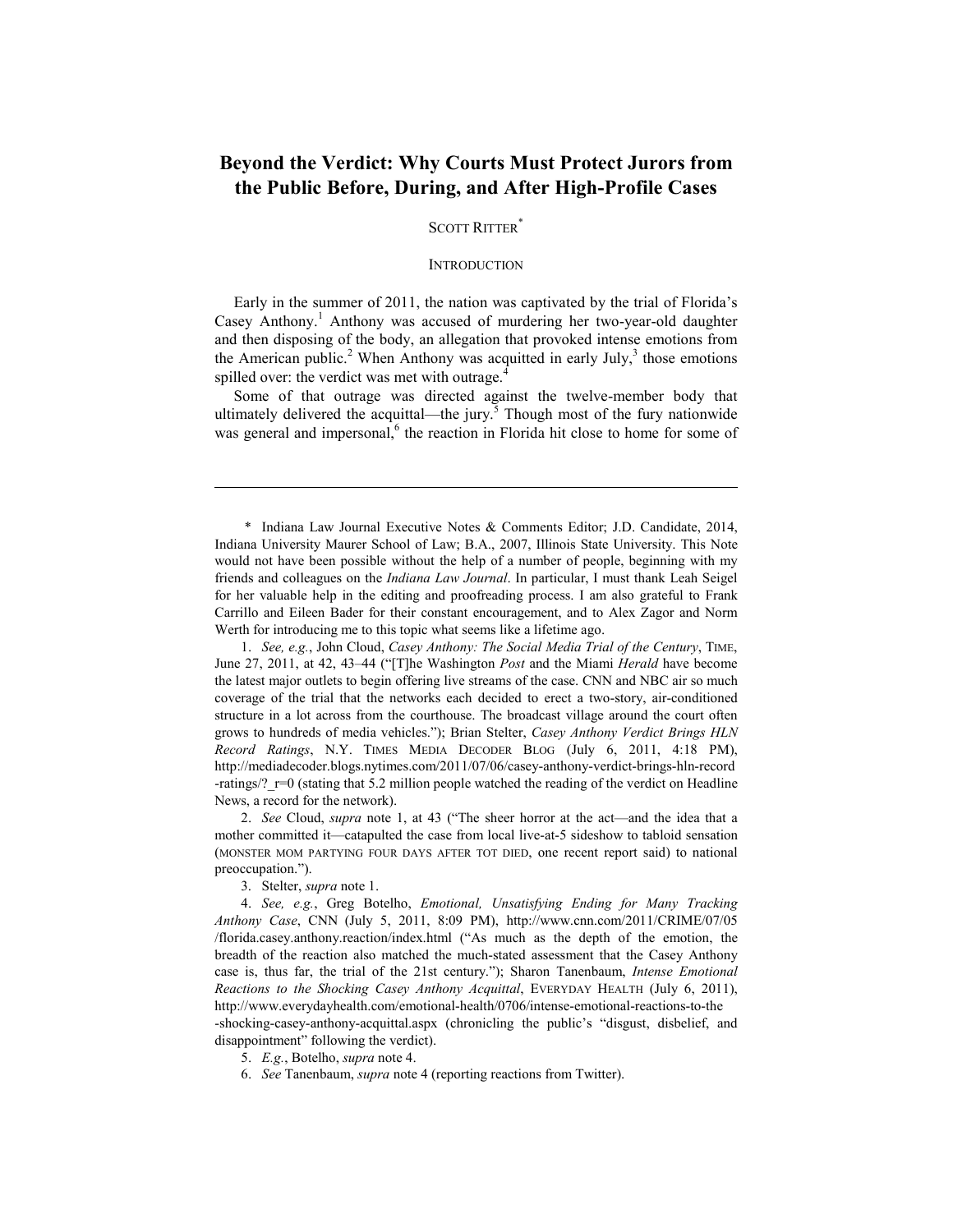the jurors.<sup>7</sup> Immediately following the verdict, an enraged crowd gathered at the courthouse, many holding hand-written signs, including ones that read "Juror 1–12 Guilty of Murder!!!" and "Somewhere a Village is Missing 12 Idiots."<sup>8</sup> A restaurant in Clearwater posted a sign that read "Pinellas County jurors NOT welcome."<sup>9</sup> But some of the threats went even further: one juror reportedly quit her job and fled the state to avoid the animosity she was receiving.<sup>10</sup> Other threats to jurors were reported to the County Sherriff's Office, as jurors reported that they felt "like prisoners in their own homes" following the verdict. $<sup>11</sup>$ </sup>

The aftermath of the Casey Anthony verdict illustrates just some of the issues faced by jurors serving on a high-profile case. Following the verdict in the Anthony case, a number of media outlets<sup>12</sup> moved to intervene, seeking the release of juror information.13 Such motions are not uncommon when the public (and, therefore, the media) takes a certain interest in a case, and may occur before, $14$  after,  $15$  or even during the trial. $16$ 

Those issues were brought to the forefront again two years later when a Florida jury found George Zimmerman not guilty of murdering Trayvon Martin.<sup>17</sup> Zimmerman was charged in 2012 with second-degree murder for the shooting death of seventeen-year-old, African American Martin, and claimed self-defense even though Martin was unarmed at the time.<sup>18</sup> The Zimmerman case, largely

1

 9. *Id.* at 4–5 (citing Brad Davis, *Clearwater Chili Restaurant Tells Casey Anthony Jurors They Are Not Welcome*, ABC ACTION NEWS (July 6, 2011), [http://www.abcactionnews.com/dpp/news/region\\_north\\_pinellas/clearwater/clearwater-chili](http://www.abcactionnews.com/news/region-north-pinellas/clearwater/clearwater-chili-restaurant-tells-pinellas-jurors-they-are-not-welcome) -restaurant-tells-pinellas-jurors-they-are-not-welcome).

 10. *Id.* at 5. The juror reportedly quit her job just months short of retirement because her coworkers were upset with the verdict and with her. *Id.*

11. *Id.*

 12. The entities intervening in *Florida v. Anthony* were the Orlando Sentinel Communications Company, WFTV, Inc., Media General Operations, Inc., Times Publishing Company, and The Associated Press. *Id.* at 1 n.1.

13. *Id.* at 1.

 14. *See, e.g.*, United States v. Wecht, 537 F.3d 222 (3d Cir. 2008) (media intervenors challenged pre-trial orders to restrict access to prospective jurors' names during voir dire and to empanel an anonymous jury).

 15. *See, e.g.*, People v. Mitchell (*In re* Disclosure of Juror Names and Addresses), 592 N.W.2d 798 (Mich. Ct. App. 1999) (media filed post-verdict motion for disclosure of juror information).

 16. *See, e.g.*, United States v. Blagojevich, 612 F.3d 558 (7th Cir. 2010) (media intervenors appealed district court ruling of untimeliness as trial was ongoing).

 17. James Novogrod, Tom Winter, Tracy Connor & Erin McClam, *Jury Finds George Zimmerman Not Guilty*, NBC NEWS (July 16, 2013, 1:40 PM), [http://usnews.nbcnews.com/\\_news/2013/07/13/19441838-jury-finds-george-zimmerman](http://www.nbcnews.com/news/us-news/jury-finds-george-zimmerman-not-guilty-v19441838) -not-guilty?lite.

 18. Martin Savidge, Vivian Kuo, Beth Karas, Jessica Thill & Aletse Mellado, *George Zimmerman Charged, Hearing Expected Thursday*, CNN (Apr. 11, 2012, 10:17 PM), http://

 <sup>7.</sup> Florida v. Anthony, No. 48-2008-CF-015606-AO, 2011 WL 3112070, at 1–5 (Fla. Cir. Ct. July 26, 2011) (order granting in part motion to intervene for the limited purpose of seeking release of juror information once jury is discharged and detailing the threats made to jurors following the verdict).

 <sup>8.</sup> *Id.* at 4.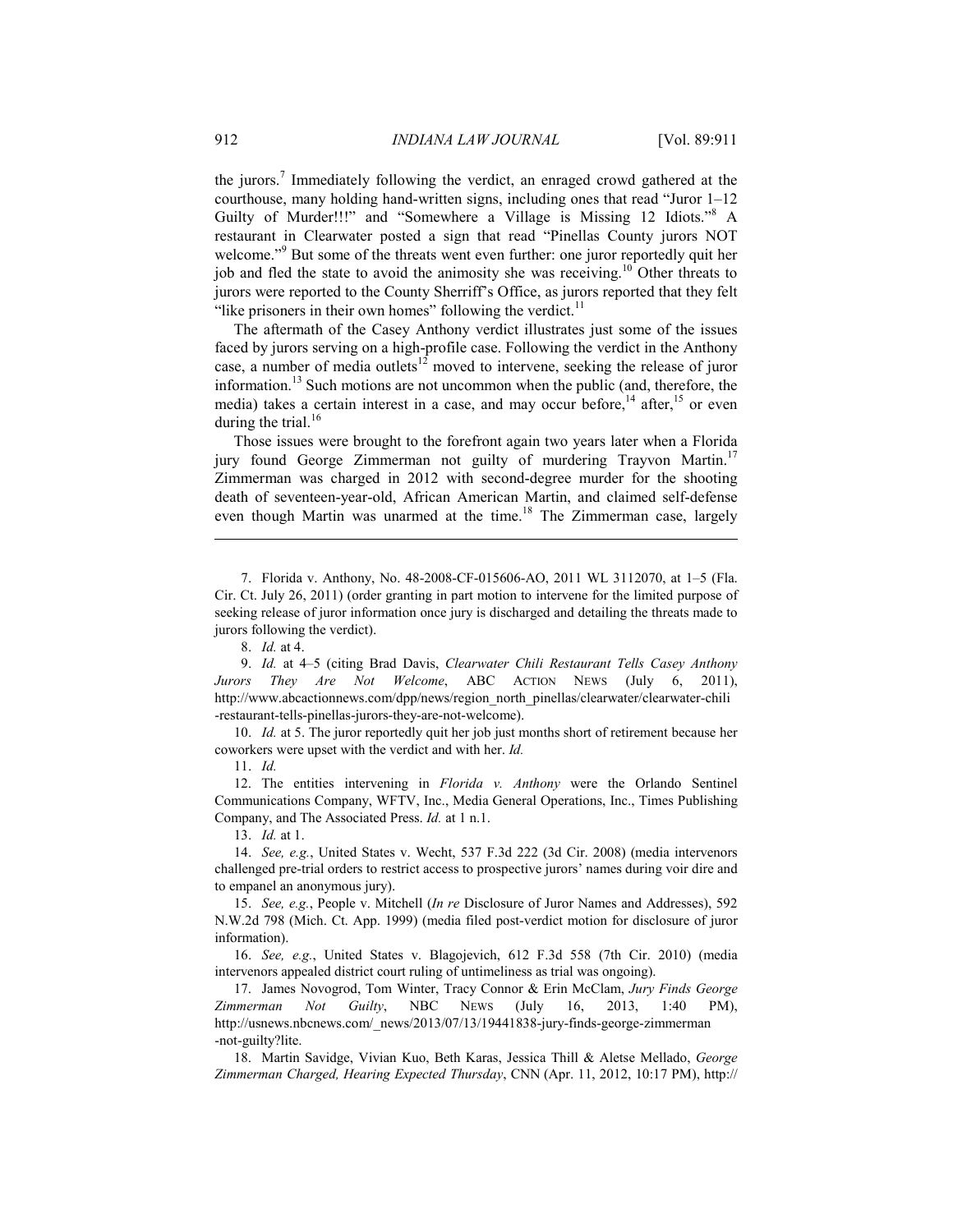because of the victim's age and race, sparked a national controversy.<sup>19</sup> After the jury returned a verdict of not guilty, some of the ensuing outcry was directed at the jury itself.<sup>20</sup> Many suggested that people would be "coming after" the jurors in retaliation for the unpopular verdict, while others sought out the addresses of the six women who served on the jury.<sup>21</sup> One Twitter user wrote: "Somebody should kill one of the jury members [sic] sons and let the killer free."<sup>22</sup>

Prior to jury selection in the Zimmerman case, Judge Debra Nelson granted the defense's request that jurors' identities be kept anonymous throughout the trial.<sup>23</sup> Judge Nelson noted that such a step was necessary in order to "to protect the prospective jurors from harassment and pressure from the public at large.<sup> $24$ </sup> The jurors' identities and addresses would only be known to the attorneys, "so that they may properly inquire during voir dire."<sup>25</sup>

The general disclosure to the public of information from a criminal trial is a First Amendment issue, governed by the experience and logic test, as set forth in the Supreme Court's *Richmond Newspapers*<sup>26</sup> and *Press-Enterprise* cases.<sup>27</sup> If that test is satisfied with respect to a certain proceeding or aspect of a criminal trial, there is a presumption in favor of openness. $28$  The Supreme Court has never specifically addressed the issue of disclosure of juror information.<sup>29</sup> Federal

1

21. *Id.*

 22. *Id.* The backlash was not limited to semi-anonymous Twitter users, as Atlanta Falcons wide receiver also suggested that the jurors "should go home tonight and kill themselves." *Roddy White Reacts Harshly to George Zimmerman Verdict on Twitter*, [HUFFINGTON POST \(July 14, 2013, 12:03 PM\), http://www.huffingtonpost.com/2013/07/14](http://www.huffingtonpost.com/2013/07/14/roddy-white-george-zimmerman-verdict-twitter_n_3593212.html) /roddy-white-george-zimmerman-verdict-twitter\_n\_3593212.html.

 23. Florida v. Zimmerman, No. 12-CF-1083-A, 2013 WL 2645615, at 1–2 (Fla. Cir. Ct. June 5, 2013) (order directing that jurors' identities be kept confidential).

24. *Id.* at 1.

25. *Id.*

 26. Richmond Newspapers, Inc. v. Virginia, 448 U.S. 555, 589 (1980) (emphasizing the importance of experience and tradition in public access cases).

 27. Press-Enter. Co. v. Super. Ct. of Cal., Riverside Cnty. (*Press-Enterprise II*), 478 U.S. 1, 9 (1986) (formally adopting the "experience and logic" test); Press-Enter. Co. v. Super. Ct. of Cal., Riverside Cnty. (*Press-Enterprise I*), 464 U.S. 501, 516 (1984) (Stevens, J., concurring) ("The constitutional protection for the right of access that the Court upholds today is found in the First Amendment, rather than the public trial provision of the Sixth.").

28. *Press-Enterprise II*, 478 U.S. at 9.

 29. Some have suggested that the question of disclosure of jurors' identifying information was settled directly by the Supreme Court in *Press-Enterprise I*, where the Court held that voir dire transcripts were presumptively open. 464 U.S. at 505. In discussing when that presumption may be overcome, the Court noted: "[A] valid privacy right may rise to a level that part of the transcript should be sealed, *or the name of a juror withheld*, to protect the person from embarrassment." *Id.* at 512 (emphasis added). Some argue that this passage ties the concept of juror names in with the presumption of openness found in that case. *See, e.g.*, *In re* Baltimore Sun Co., 841 F.2d 74, 76 (4th Cir. 1988); Gannett Co. v. State, 571

[www.cnn.com/2012/04/11/justice/florida-teen-shooting/index.html.](http://www.cnn.com/2012/04/11/justice/florida-teen-shooting/index.html)

 <sup>19.</sup> *Id.*

 <sup>20.</sup> Joe Newby, *'Twitter Lynch Mob' Targets Zimmerman Jury with Death Threats*, EXAMINER.COM (July 14, 2013), http://www.examiner.com/article/twitter-lynch-mob-targets [-zimmerman-jury-with-death-threats \(chronicling death threats made against the Zimmerman](http://www.examiner.com/article/twitter-lynch-mob-targets-zimmerman-jury-with-death-threats) jury).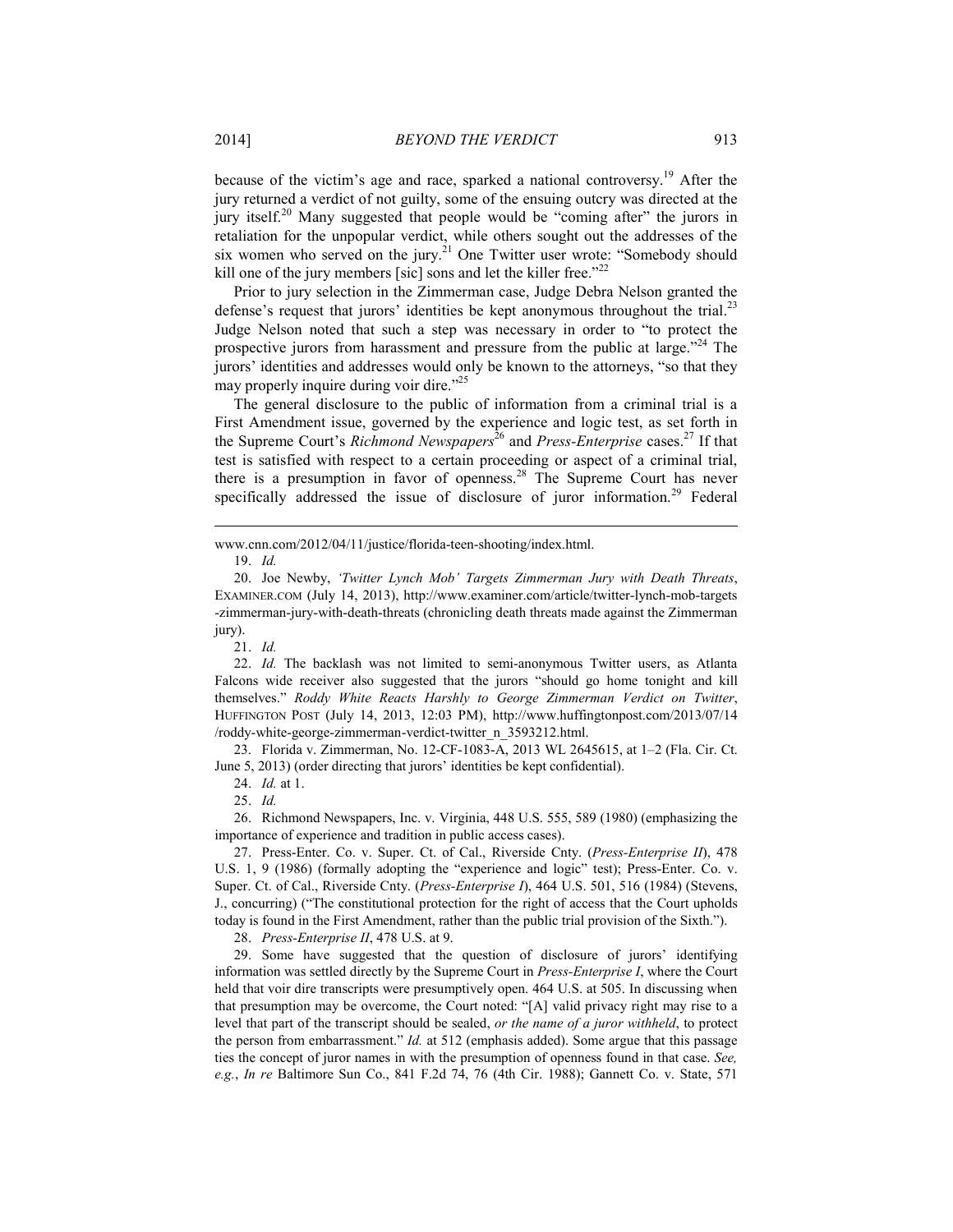appellate courts—along with state courts settling the issue on First Amendment grounds—however, have had many chances to apply the test to this context, with some concluding that the disclosure of jurors' names and addresses is sufficiently grounded in experience and logic, and thus that there is a presumption in favor of such disclosure. $30$ 

The waters are muddied further when those courts attempt to determine the threshold for overcoming that First Amendment presumption.<sup>31</sup> This second level of inquiry requires that courts weigh competing concerns in a particular case to decide if they outweigh the benefits of disclosure—a method strikingly similar to the logic prong of the experience and logic test.<sup>32</sup> A similar balancing test has been applied by courts following the common law presumption as well.<sup>33</sup> Resolution of

 31. *Compare* United States v. Antar, 38 F.3d 1348, 1362 (3d Cir. 1994) (requiring particularized findings in order to overcome presumption of openness in an individual case), *and Wecht*, 537 F.3d at 239–40 (requiring "pervasive" risks going beyond mere "conclusory and generic" findings), *with In re* Disclosure, 592 N.W.2d at 809 ("We disagree with the *Antar* court's requirement that the trial court make 'particularized findings' that jurors would be endangered if their names were released before restricting media access to the names. Only rarely will a trial court have concrete evidence of a potential risk of harm to a juror.").

 32. *See, e.g.*, *Wecht*, 537 F.3d at 239–42. The *Wecht* court examined the district court's proffered reasons for withholding jurors' identifications, and dismissed each as failing to outweigh the benefits of openness. For example, on the possibility that disclosure may lead to harassment of jurors, the court wrote: "[T]his is a necessary cost of the openness of the judicial process. The participation of jurors 'in publicized trials may sometimes force them into the limelight against their wishes,' but '[w]e cannot accept the mere generalized privacy concerns of jurors' as a sufficient reason to conceal their identities in every high-profile case." *Id.* at 240 (footnote omitted) (quoting United States v. Hurley (*In re* Globe Newspaper Co.), 920 F.2d 88, 98 (1st Cir. 1990)).

 33. *See Blagojevich*, 612 F.3d at 561 ("The right question is not *whether* names may be kept secret, or disclosure deferred, but *what justifies* such a decision." (emphasis in original)); *see also* United States v. Blagojevich, 614 F.3d 287, 287 (7th Cir. 2010) (Posner, J., dissenting from denial of rehearing en banc).

A.2d 735, 754–55 (Del. 1989) (Walsh, J., dissenting). The *Wecht* court, among others, has rejected this reasoning, leaving the issue without Supreme Court precedent. United States v. Wecht, 537 F.3d 222, 234 n.24 (3d Cir. 2008) ("Although this argument is plausible, we will not conclude from a single passage of Supreme Court dicta that the question is decisively settled."); *see also* Commonwealth v. Long, 922 A.2d 892, 901 (Pa. 2007) ("Although this argument is appealing in its simplicity, we refuse to elevate a single sentence discussing potential limitations on the right of access to *voir dire* proceedings to signify that the United States Supreme Court held that jurors' names and addresses are part and parcel of *voir dire* itself.").

 <sup>30.</sup> *See, e.g.*, *Wecht*, 537 F.3d at 238; *In re* Disclosure of Juror Names & Addresses, 592 N.W.2d 798, 808 (Mich. Ct. App. 1999); State *ex rel.* Beacon Journal Publ'g Co. v. Bond, 781 N.E.2d 180, 194 (Ohio 2002); *Long*, 922 A.2d at 63. This conclusion, however, has been far from unanimous, as some courts have found that "experience and logic" dictate no such result. *See, e.g.*, United States v. Edwards, 823 F.2d 111, 117 (5th Cir. 1987); United States v. Calabrese, 515 F. Supp. 2d 880, 881–82 (N.D. Ill. 2007); *Gannett*, 571 A.2d at 737. Still other courts have refused to address the issue using the constitutional test, turning instead to the common law presumption of openness. *See, e.g.*, United States v. Blagojevich, 612 F.3d 558, 562 (7th Cir. 2010); *In re* Baltimore Sun Co., 841 F.2d at 76 n.4.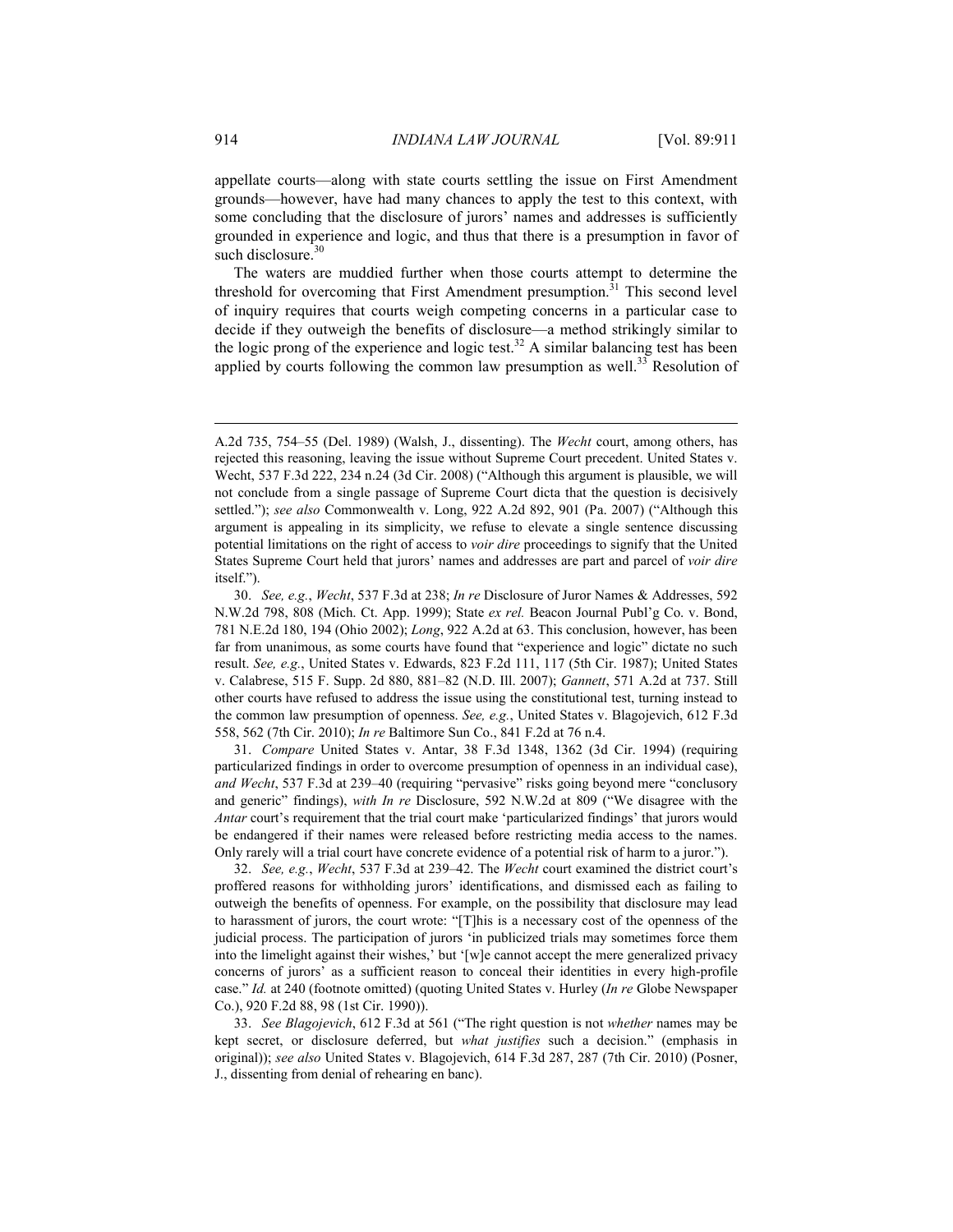<u>.</u>

this issue has been far from consistent in the many courts to reach it, and no clear consensus seems to have emerged.<sup>34</sup>

Some scholars have offered solutions for the proper analysis or evidentiary threshold at this second tier.<sup>35</sup> Others have taken a step backwards and suggested that the experience and logic test is improper for this question,  $36$  or that the experience and logic test is simply inapplicable.<sup>37</sup> Furthermore, some scholarship has focused narrowly on the timing of disclosure, rather than the broader issue of disclosure as a whole.<sup>38</sup>

This Note proposes a more straightforward and comprehensive solution. Under the experience and logic test, there should be no constitutional presumption in favor of disclosure of information identifying the actual jurors in a criminal trial, *regardless of the stage of the trial*. This should be the case even in the absence of actual juror safety concerns.<sup>39</sup> The concern for jurors that pervades high-profile trials is not allayed simply by waiting until after the verdict is delivered, as illustrated by the aftermath of the Casey Anthony and George Zimmerman

 35. *See* Kaitlin E. Picco, *By Any Other Name: The Media's First Amendment Right of Access to Juror Names* United States v. Wecht*, 537 F.3d 222 (3d Cir. 2008)*, 82 TEMP. L. REV. 561, 589–91 (2009) (arguing that the "prevalence of the modern media" and juror privacy concerns are interests compelling enough to overcome the First Amendment presumption, and that reviewing courts should be deferential in this determination).

 36. *See* Seth A. Fersko, United States v. Wecht*: When Anonymous Juries, the Right of Access, and Judicial Discretion Collide*, 40 SETON HALL L. REV. 763, 788–89 (2010) (arguing that the *Wecht* court "should have attempted to address the Media-Intervenors' access claims under the common-law right-of-access doctrine rather than creating a new constitutional right").

 37. *See* Levine, *supra* note 34; Scott Sholder, *"What's in a Name?": A Paradigm Shift from* Press-Enterprise *to Time, Place, and Manner Restrictions When Considering the Release of Juror-Identifying Information in Criminal Trials*, 36 AM. J. CRIM. L. 97 (2009).

 38. *See* Sholder, *supra* note 37, at 104–10 (discussing "The Trial as a Three-Act Play" and the strength of rights for the press, the defendant, and jurors in each of those three acts); Fersko, *supra* note 36, at 768 (focusing on identification of *prospective* jurors at the jury-selection stage).

 39. Where there are specific, articulable concerns for juror safety, courts do not hesitate to withhold jurors' identities. *See, e.g.*, United States v. Scarfo, 850 F.2d 1015, 1023 (3d Cir. 1988) (affirming district court's decision not to disclose juror names in Mafia trial); United States v. Barnes, 604 F.2d 121, 134–35 (2d Cir. 1979) (withholding identification of potential jurors in the interest of safety); *see also In re* Disclosure of Juror Names & Addresses, 592 N.W.2d 798, 799 (Mich. Ct. App. 1999) ("We qualify this right of access by also holding that trial courts have discretion . . . in some circumstances, perhaps, to refuse disclosure, in order to accommodate all the interests of justice, where safety concerns of jurors are found to be legitimate concerns.").

 <sup>34.</sup> *See* Raleigh Hannah Levine, *Toward a New Public Access Doctrine*, 27 CARDOZO L. REV. 1739, 1759 (2006) ("[C]ourts often disagree as to which closures satisfy strict scrutiny. For some, the test is strict in theory but fatal in fact; for others, searching for a way to justify closure, the test is strict in theory but quite flexible in fact." (footnotes omitted) (internal quotation marks omitted)); cases cited *supra* note 29; *cf.* Kathleen K. Olson, *Courtroom Access After 9/11: A Pathological Perspective*, 7 COMM. L. & POL'Y 461, 485–86 (2002) (discussing the scattered lower court application of the logic and experience test in all contexts).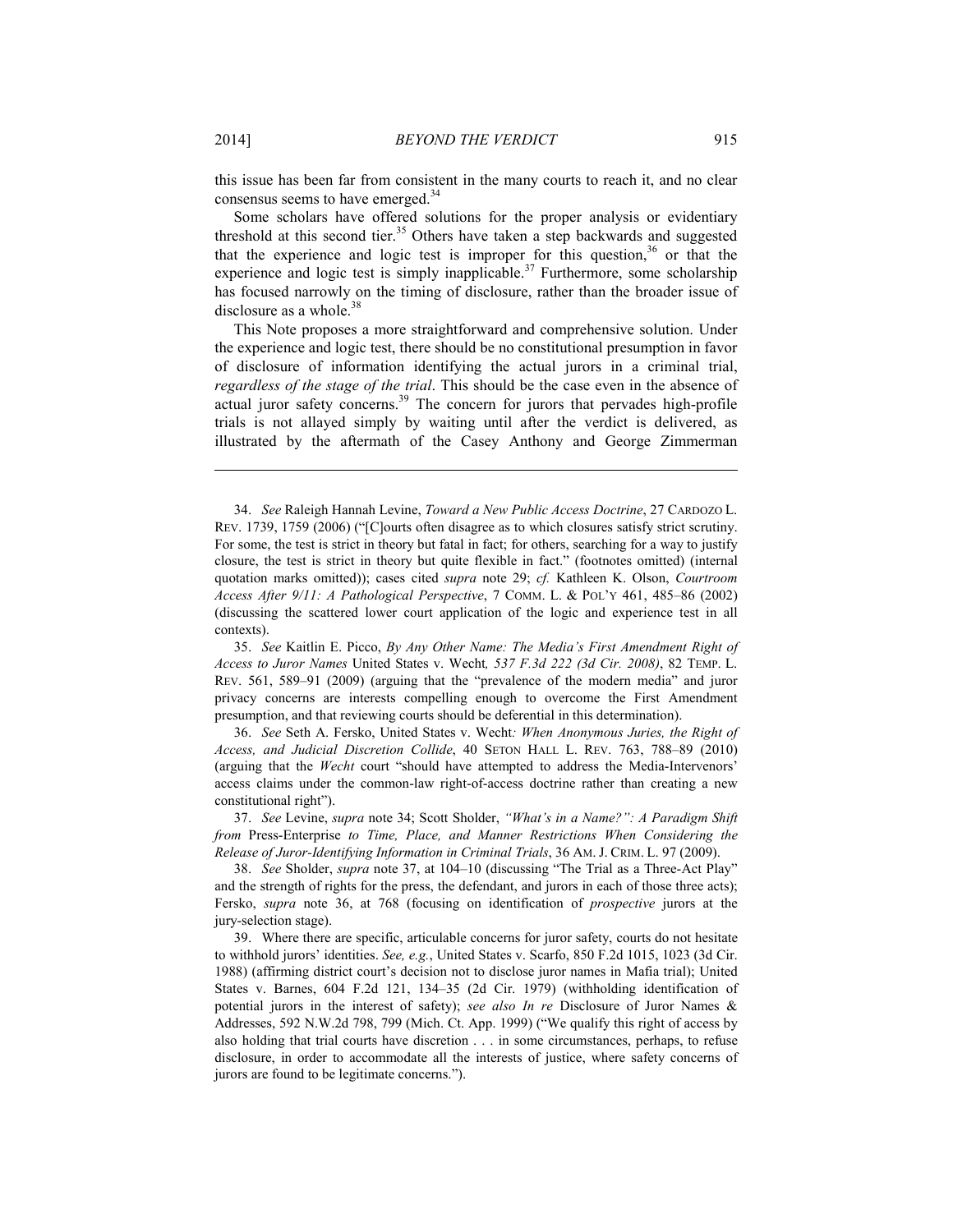verdicts.40 When a jury fears a public backlash from an unpopular verdict, and that fear finds its way into the jury room, the defendant's Sixth Amendment right to a fair trial is compromised. Failure of the experience and logic test is dictated not only by the far-reaching negative effects of disclosure of jurors' names, but also the lack of any real benefits of such disclosure.

Part II of this Note will discuss the Court's initial adoption of the experience and logic test in the *Richmond Newspapers* and *Press-Enterprise II* cases, and the policy objectives that informed the Court's decisions. In those and subsequent cases, the Court has stressed the importance of fairness in the criminal trial as well as the appearance of fairness, with these concepts underlying the broader policy goal of public confidence in the criminal justice system.<sup>41</sup> With these goals in mind, courts have applied the experience and logic test to a variety of aspects of a criminal trial.<sup>42</sup>

Part III focuses the discussion on one aspect of the criminal trial, the disclosure of jurors' identifying information. The experience and logic test has been applied to this context by federal circuit<sup>43</sup> and district courts,<sup>44</sup> as well state appellate<sup>45</sup> and supreme courts<sup>46</sup> that have decided the disclosure question on First Amendment grounds. Analysis of these cases illustrates the examination of history (experience prong) and balancing of benefits and countervailing interests (logic prong) that courts have applied to the disclosure of juror information. Such an analysis shows that lower courts have tended to apply the experience prong in an improper fashion, and that, in applying the logic prong, courts have put too much weight on vague concerns of appearance of fairness while failing to properly address Sixth Amendment fair trial concerns.

Finally, Part IV argues that the concerns that mandate a failure of the logic prong apply to the identities of the actual sitting jurors in a high-profile criminal

 41. *See* Press-Enterprise I, 464 U.S. 501, 508 (1984) ("The value of openness lies in the fact that people not actually attending trials can have confidence that standards of fairness are being observed . . . ."); United States v. Hurley (*In re* Globe Newspaper Co.), 920 F.2d 88, 94 (1st Cir. 1990) (noting that openness "assur[es] that proceedings are conducted fairly" and "ensur[es] public confidence in a trial's results through the appearance of fairness"); *see also* Levine, *supra* note 34, at 1744, 1791–96 (arguing that "[p]ublic scrutiny assures the fairness of proceedings" and increases public confidence).

 42. *See, e.g.*, Press-Enterprise II, 478 U.S. 1 (1986) (preliminary hearings); United States v. Wecht, 537 F.3d 222, 239 (3d Cir. 2008) (juror identities); Hartford Courant Co. v. Pellegrino, 380 F.3d 83 (2d Cir. 2004) (court dockets); Detroit Free Press v. Ashcroft, 303 F.3d 681 (6th Cir. 2002) (deportation proceedings); Phoenix Newspapers, Inc. v. U.S. Dist. Court for Dist. of Ariz., 156 F.3d 940 (9th Cir. 1998) (transcripts of closed hearings); United States v. Simone, 14 F.3d 833, 842 (3d Cir. 1994) (post-trial examination of juror for potential misconduct).

43. *E.g.*, *Detroit Free Press*, 303 F.3d at 695.

44. *E.g.*, United States v. Black, 483 F. Supp. 2d 618, 626–29 (N.D. Ill. 2007).

 45. *E.g.*, *In re* Disclosure of Juror Names & Addresses, 592 N.W.2d 798, 805–06 (Mich. Ct. App. 1999).

46. *E.g.*, Commonwealth v. Long, 922 A.2d 892, 901 (Pa. 2007).

<u>.</u>

 <sup>40.</sup> Florida v. Anthony, No. 48-2008-CF-015606-AO, 2011 WL 3112070, at 1–5 (Fla. Cir. Ct. July 26, 2011) (order granting in part motion to intervene for the limited purpose of seeking release of juror information once jury is discharged).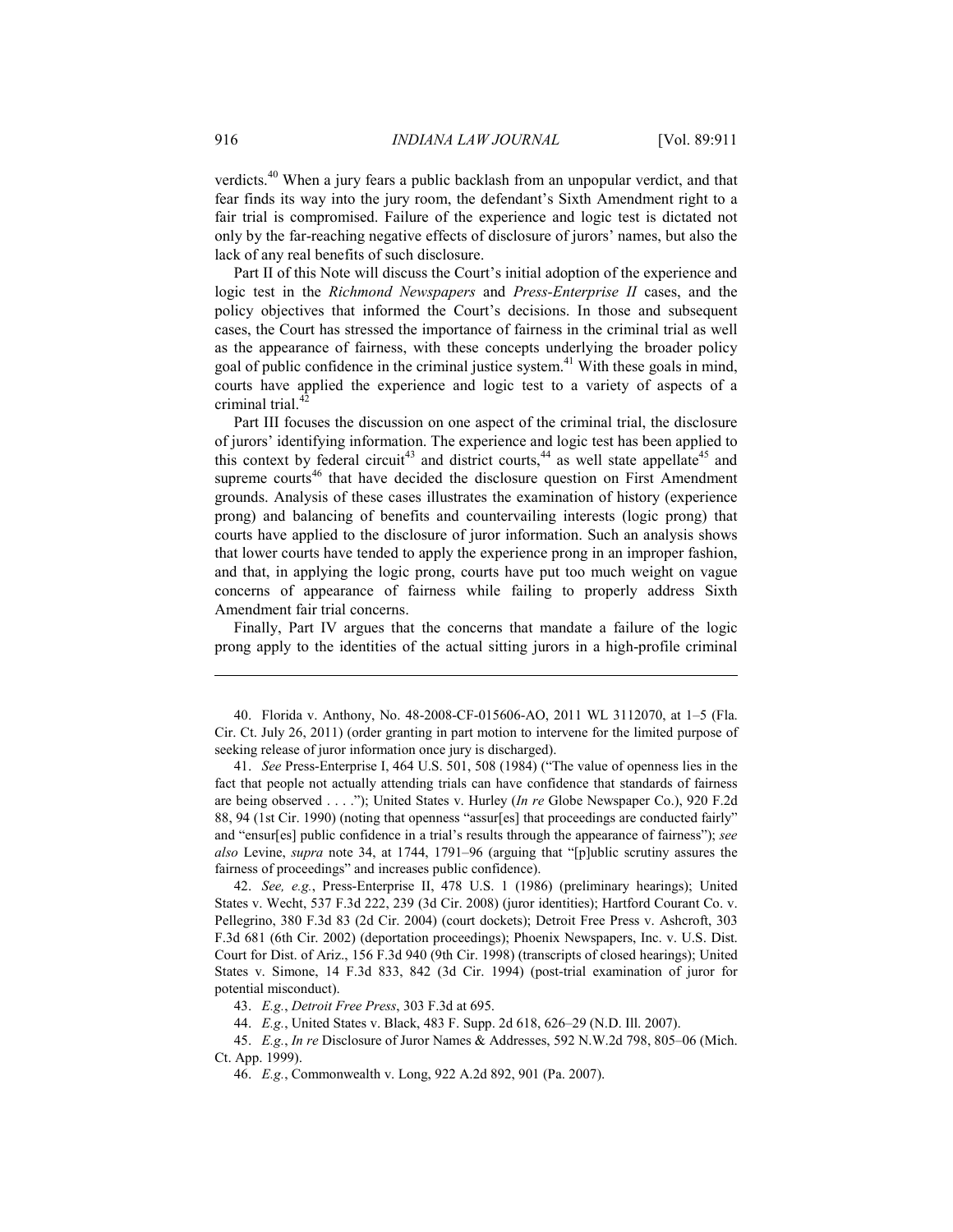trial—even in the absence of specific, articulable safety concerns—before, during, and even after the trial. Despite arguments that there may be more benefits to disclosure after the verdict, $47$  fair trial concerns remain in play. Because these concerns caution against the disclosure of juror-identifying information at the posttrial stage, there should never be a First Amendment presumption of access to jurors' names and addresses in high-profile cases.

#### I. DEFINING A "HIGH-PROFILE" TRIAL

This Note argues that application of the experience and logic test in high-profile criminal trials dictates that juror information should not be disclosed to the media or the public. Because the scope of the argument is thus limited to only "high-profile" trials, it is helpful to first establish a working definition for that term.

In the most basic sense, "high-profile" refers simply to a high "degree or level of public exposure."48 Of course, in the context of the courtroom, public exposure is almost entirely a product of the media's coverage<sup>49</sup>—the media, after all, serves as the "eyes and ears" of the public. $50$  The amount of media coverage of a criminal trial is causally related to the level of public interest in that trial.<sup>51</sup> Regardless of which comes first—does the media cultivate the public's interest in a certain topic, or does the media merely *reflect* the public's interest?52—there can be no doubt that the two go hand in hand.

Thus there are two main factors that tend to make a trial high profile in nature media coverage and public interest. If these elements are the tinder, then the public's passion may be considered the spark that gives rise to the dangers this Note addresses. To be sure, the public may be interested in a subject without being passionate, and the media may cover subjects that do not ignite passion. But a highprofile criminal trial is generally not one of those situations. Perhaps in large part due to the nature of the alleged crimes that tend to give rise to media-saturated trials,53 the public's interest in such proceedings goes beyond a mere curiosity in the outcome.<sup>54</sup>

1

53. From the alleged child murder in the Casey Anthony trial, *see supra* note 1, to

 <sup>47.</sup> *See infra* Part IV.

 <sup>48.</sup> MERRIAM WEBSTER'S COLLEGIATE DICTIONARY 991 (11th ed. 2004).

 <sup>49.</sup> For further discussion on the importance of the media's role in the courtroom context see *infra* note 52 and accompanying text.

 <sup>50.</sup> Sheila S. Coronel, *Corruption and the Watchdog Role of the News Media*, *in* PUBLIC SENTINEL: NEWS MEDIA & GOVERNANCE REFORM 111 (Pippa Norris ed., 2010).

 <sup>51.</sup> *See generally* Dietram A. Scheufele & David Tewksbury, *Framing, Agenda Setting, and Priming: The Evolution of Three Media Effects Models*, 57 J. COMM. 9 (2007).

 <sup>52.</sup> One prominent model in mass communications scholarship is that of agenda-setting theory. *See* Maxwell E. McCombs & Donald L. Shaw, *The Evolution of Agenda-Setting Research: Twenty-Five Years in the Marketplace of Ideas*, 43 J. COMM. 58 (1993). At its core, agenda-setting theory postulates that media coverage determines what events the public at large will find most important. *See, e.g.*, Maxwell E. McCombs & Donald L. Shaw, *The Agenda-Setting Function of Mass Media*, 36 PUB. OPINION Q. 176 (1972). For further discussion of media theory, see Stephen D. Reese, *Setting the Media's Agenda: A Power Balance Perspective*, 14 COMM. Y.B. 309 (1991) (reviewing a wide range of media agendasetting studies).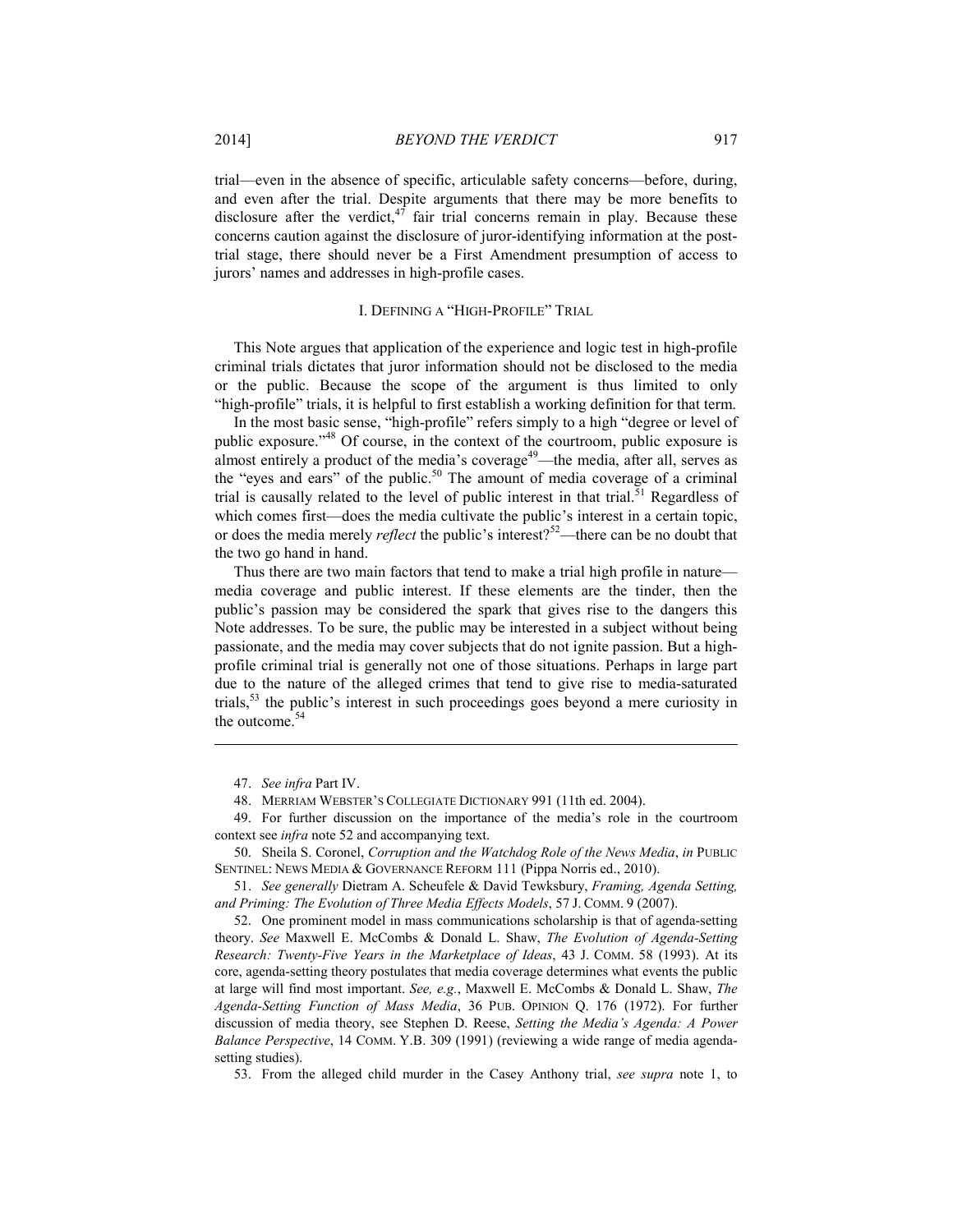The number of trials that meet this rough definition of "high profile" will pale in comparison to the number of run-of-the-mill trials that do not.<sup>55</sup> In the vast majority of cases, there will be little public interest and minimal—if any—media coverage.<sup>56</sup> In such cases, the application of the experience and logic test may be different.<sup>57</sup> Because there is an obvious gray area between trials not covered by the media and trials pervaded by a "carnival atmosphere,"<sup>58</sup> one obvious issue remains: Where is the precise dividing line that sets "high-profile" trials apart from the rest? Answering this question with any particularity may be impossible. But the serious consequences potentially stemming from disclosure<sup>59</sup> certainly caution in favor of a liberal interpretation of the term "high profile."

### II. HISTORY OF THE EXPERIENCE AND LOGIC TEST

Criminal trials have historically been presumptively open.<sup>60</sup> This tradition, which goes back to the Norman Conquest of England,  $61$  is further guaranteed in the First Amendment of the U.S. Constitution, providing the public—and its proxy, the

 55. *In re* Disclosure of Juror Names & Addresses, 592 N.W.2d 798, 808 (Mich. Ct. App. 1999) (noting that high-profile trials are exceptional).

61. *Id.* at 565.

multiple counts of alleged child rape in the Jerry Sandusky case, *see infra* note 203, to the alleged racially motivated murder of teenager Trayvon Martin, *see supra* notes 20–25 and accompanying text, examples abound of the public being captivated by shocking charges. Even when the charges are not as extraordinary, cases may become highly publicized when they involve a high-profile defendant. *See, e.g.*, United States v. Blagojevich, 612 F.3d 558 (7th Cir. 2010) (trial of former Illinois Governor Rod Blagojevich).

 <sup>54.</sup> *See infra* notes 203–06 and accompanying text. While public passion is often for conviction, *see infra* note 185, it can go both ways. *See, e.g.*, David W. Moore, *Most Americans Believe Charges Against Michael Jackson Probably True*, GALLUP (Apr. 29, 2005), http://www.gallup.com/poll/16081/most-americans-believe-charges-against-michael [-jackson-probably-true.aspx \(analyzing the strong racial divide in attitudes toward the guilt](http://www.gallup.com/poll/16081/most-americans-believe-charges-against-michael-jackson-probably-true.aspx) of Michael Jackson and O.J. Simpson).

 <sup>56.</sup> *Id.* ("In the vast majority of trials, there are no safety implications for jurors and the media has no interest in reporting the names or comments of jurors.").

 <sup>57.</sup> The question of proper application of the experience and logic test to lower-profile trials is beyond the scope of this Note. However, as the Michigan Court of Appeals alluded to, the question is often moot—if the media and public have little interest in a trial, not only will jurors face no dangers from the public, but there will be no demand for jurors' information in the first place. *See id.*

 <sup>58.</sup> Estes v. Texas, 381 U.S. 532, 577 (1965) (Warren, C.J., concurring). In *Estes*, the Supreme Court held that the exorbitant amount of media in and around the courthouse what the trial judge had referred to as a "circus"—was presumptively prejudicial to the defendant. *Id.* at 532 (majority opinion). The Court reached similar conclusions in *Rideau v. Louisiana*, 373 U.S. 723 (1963) and *Sheppard v. Maxwell*, 384 U.S. 333 (1966), each time holding that the cases "had been utterly corrupted by press coverage." Murphy v. Florida, 421 U.S. 794, 798 (1975). Though the threshold for a presumed prejudice claim based on media presence is quite high, *see* Skilling v. United States, 130 S. Ct. 2896 (2010), this inquiry is distinct from that of the experience and logic test.

 <sup>59.</sup> *See infra* Part III.B.2.

 <sup>60.</sup> *See* Richmond Newspapers, Inc. v. Virginia, 448 U.S. 555, 556 (1980).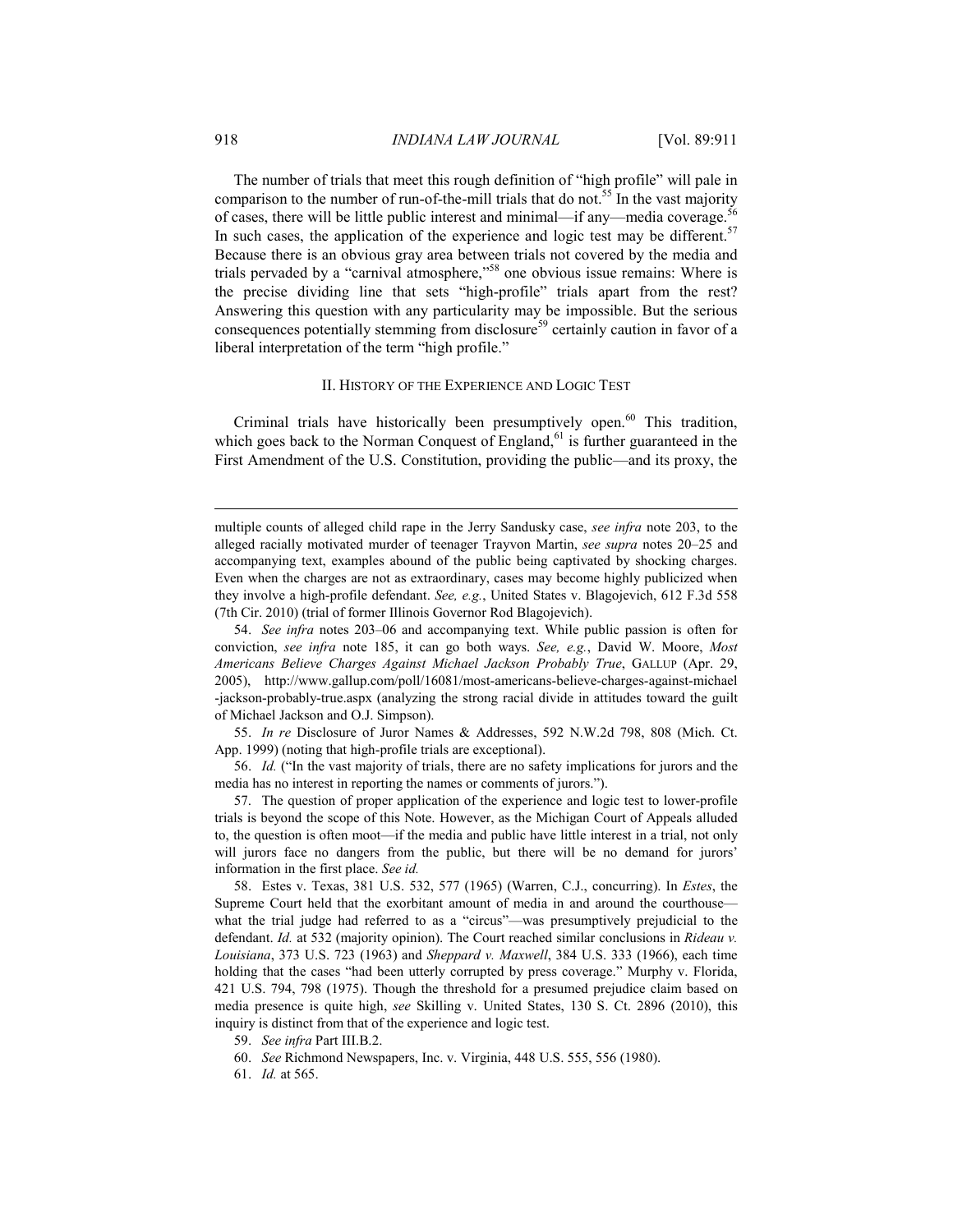media $62$ —the right to access criminal trials.<sup>63</sup> This openness, according to the Court, serves a wide array of important goals:

The value of openness lies in the fact that people not actually attending trials can have confidence that standards of fairness are being observed; the sure knowledge that *anyone* is free to attend gives assurance that established procedures are being followed and that deviations will become known. Openness thus enhances both the basic fairness of the criminal trial and the appearance of fairness so essential to public confidence in the system.

In *Press-Enterprise II*, the Supreme Court formally established a test used for determining the portions of a criminal trial to which the media is presumptively guaranteed a First Amendment right of access.<sup>65</sup> *Press-Enterprise II* stemmed from

63. *Richmond Newspapers*, 448 U.S. at 556.

 64. Press-Enterprise I, 464 U.S. 501, 508 (1984) (emphasis in original); *see also Richmond Newspapers*, 448 U.S. at 569–70 (discussing "[t]he nexus between openness, fairness, and the perception of fairness"). The Supreme Court's most succinct review of the benefits of openness in the criminal justice system is perhaps *Globe Newspaper Co. v. Superior Court for the County of Norfolk*, 457 U.S. 596, 606 (1982):

[T]he right of access to criminal trials plays a particularly significant role in the functioning of the judicial process and the government as a whole. Public scrutiny of a *criminal trial* enhances the quality and safeguards the integrity of the factfinding process, with benefits to both the defendant and to society as a whole. Moreover, public access to the criminal trial fosters an appearance of fairness, thereby heightening public respect for the judicial process. And in the broadest terms, public access to criminal trials permits the public to participate in and serve as a check upon the judicial process—an essential component in our structure of self-government.

(emphasis in original) (footnotes omitted).

 65. 478 U.S. 1, 8 (1986). Though the test was first given its name in *Press-Enterprise II*, the same two factors were considered in *Richmond Newspapers*, 448 U.S. at 573, and that case is usually referred to as the starting point for the experience and logic test. *See* Alice

 <sup>62. &</sup>quot;In new and old democracies, the idea of the media as the public's eyes and ears, and not merely a passive recorder of events, is today widely accepted." Coronel, *supra* note 50, at 112. The notion of the media as the public's proxy can be seen throughout First Amendment access jurisprudence. *See, e.g.*, *Richmond Newspapers*, 448 U.S. at 586 n.2 (Brennan, J., concurring in judgment) ("As a practical matter . . . the institutional press is the likely, and fitting, chief beneficiary of a right of access because it serves as the 'agent' of interested citizens, and funnels information about trials to a large number of individuals."); United States v. Wecht, 537 F.3d 222, 251 (3d Cir. 2008) ("It is well-established that the First Amendment protects the right of the public, and the media as its proxy, to have access to criminal proceedings and to gather information."); Commonwealth v. Long, 922 A.2d 892, 899 (Pa. 2007) ("[T]he Court also has generally agreed that the right of the press and public were synonymous, since the media effectively functions as surrogates for the public."); *see also* Marc O. Litt, *"Citizen-Soldiers" or Anonymous Justice: Reconciling the Sixth Amendment Right of the Accused, the First Amendment Right of the Media and the Privacy Right of Jurors*, 25 COLUM. J.L. & SOC. PROBS. 371, 417 (1992) ("Access to information about the jury is of great importance to the media in carrying out its role as the public's proxy monitor of trials.").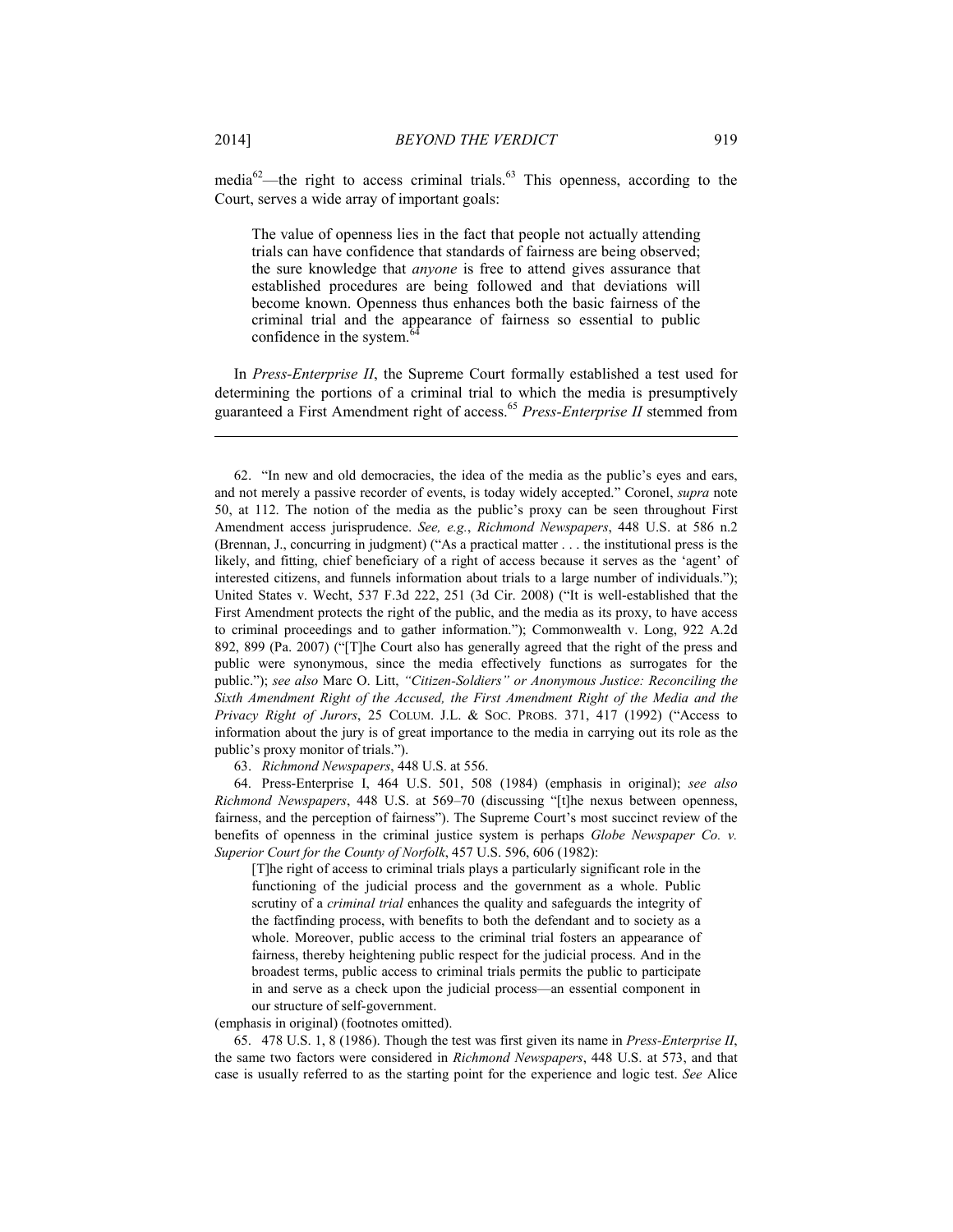the California trial court's decision to exclude the public from pretrial proceedings in the prosecution of a nurse charged with murdering twelve patients.<sup>66</sup> When the court subsequently refused the Press-Enterprise Company's motion to release transcripts of the proceedings, Press-Enterprise challenged the decision.<sup>67</sup>

The Supreme Court reasoned that tests of experience and logic dictated that Press-Enterprise had a presumptive right to the transcripts of the preliminary hearing.<sup>68</sup> In recognizing the changing nature of media scrutiny, the experience and logic test was crafted to strike a "balance between too much and too little public access."69 If both the experience prong and the logic prong are satisfied, a First Amendment right attaches, and that aspect of the trial is presumptively open to the public and media. $70$ 

Under the experience prong, a court must determine "whether the place and process [in question] have been historically open to the press and public."71 When such a tradition is found to exist, the experience prong has been satisfied.<sup>72</sup> The Court in *Richmond Newspapers* explained why such experience is integral in determining if a current right of access exists: "[T]he case for a right of access has special force when drawn from an enduring and vital tradition of public entree to particular proceedings or information. Such a tradition commands respect in part because the Constitution carries the gloss of history."73 The Court thus concluded that "a tradition of accessibility implies the favorable judgment of experience."<sup>74</sup> This analysis often—in *Richmond Newspapers* and many of the cases to follow sees courts searching as far back as the Norman Conquest for a historical tradition.75 In some circumstances, a long tradition of a certain practice is found easily.76 In others, however, history may provide support for both sides of the openness argument.<sup>77</sup>

Cole Ortiz, *Our "Eternal Struggle Between Liberty and Security:" A First Amendment Right of Access to Deportation Hearings*, 55 BAYLOR L. REV. 1203, 1210–15 (2003) (discussing the birth of the experience and logic test in *Richmond Newspapers*).

1

 69. *See* Fersko, *supra* note 36, at 767 (arguing that the experience and logic test was implemented largely in response to a congressional move to greater judicial discretion in access questions).

 70. *Press-Enterprise II*, 478 U.S. at 10; *see also* David Weinstein, *Protecting a Juror's Right to Privacy: Constitutional Constraints and Policy Options*, 70 TEMP. L. REV. 1, 12 (1997) ("When the need for openness is justified by the twin tests of 'experience and logic,' a qualified right of access attaches.") (footnote omitted). *But see* Levine, *supra* note 34, at 1742, 1747–50 (arguing that *Richmond Newspapers* does not make clear whether satisfaction of just one prong is sufficient).

71. *Press-Enterprise II*, 478 U.S. at 8.

- 73. Richmond Newspapers, Inc. v. Virginia, 448 U.S. 555, 589 (1980).
- 74. *Id.*

 76. *See, e.g*., *Richmond Newspapers*, 448 U.S. at 565–68 (discussing the absolute openness of trials in England and colonial America). The *Richmond Newspapers* Court

 <sup>66.</sup> *Press-Enterprise II*, 478 U.S. at 3–4.

 <sup>67.</sup> *Id.* at 4.

 <sup>68.</sup> *Id.* at 8.

 <sup>72.</sup> *Id.* at 10.

 <sup>75.</sup> *Id.* at 565 (discussing the legal system in England both before and after the Norman Conquest); *see also* Press-Enterprise I, 464 U.S. 501, 505–06 (1984) (beginning at the Norman Conquest).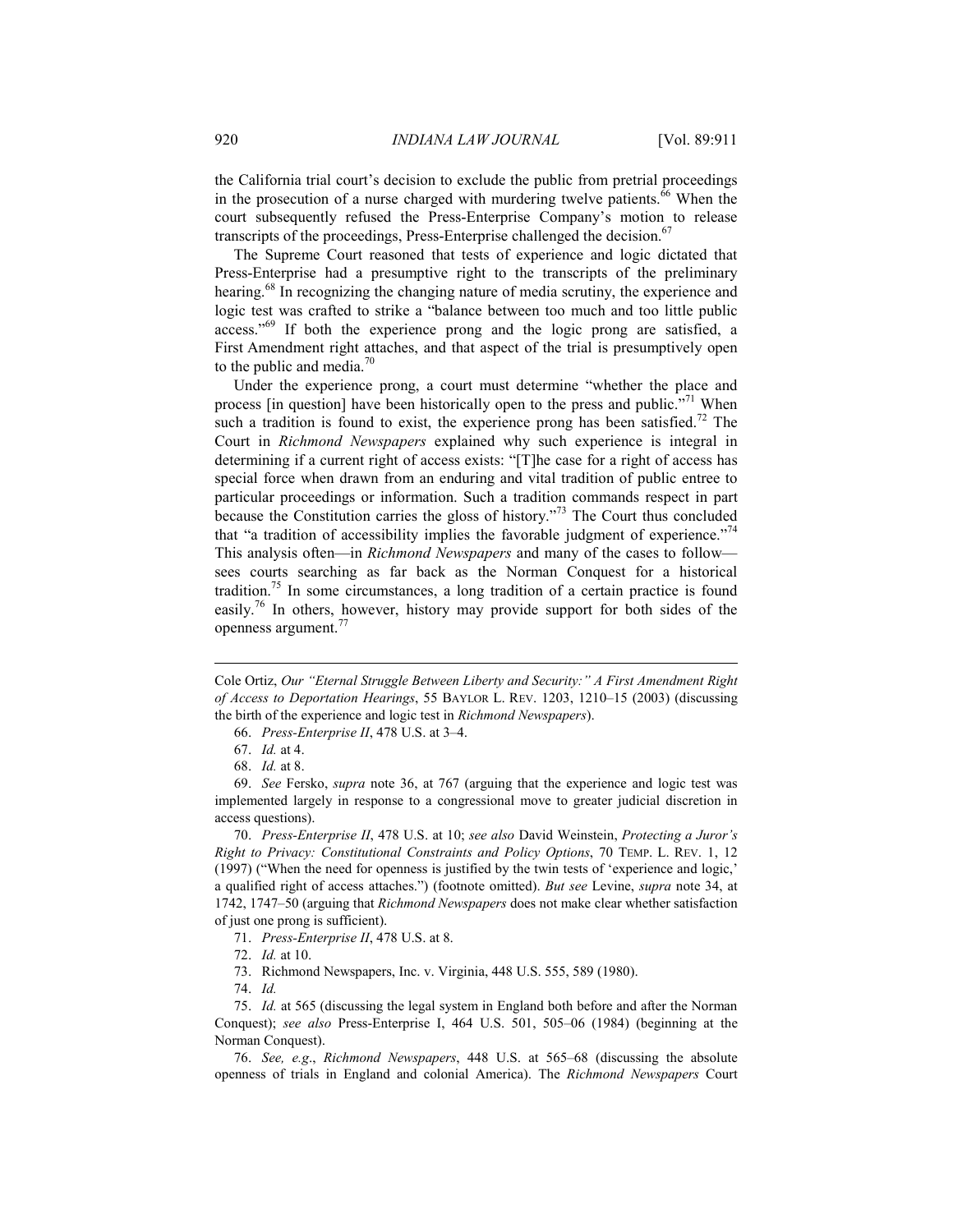In *Press-Enterprise II*, the Supreme Court's first opportunity to explicitly apply the experience test to a specific aspect of a criminal trial,<sup>78</sup> the Court devoted a considerably smaller portion of its opinion to the experience test than to the logic test.<sup>79</sup> In determining whether preliminary hearings have traditionally been open, the Court began by pointing to the 1806 Aaron Burr trial, in which the probable cause hearing took place in Virginia's Hall of the House of Delegates.<sup>80</sup> Without further discussion, the Court concluded that experience dictated a tradition of openness in preliminary hearings, $81$  and went on to cite numerous state cases reaching the same conclusion.<sup>82</sup>

While the early applications of the experience and logic test involved trial aspects where the tradition of openness was plainly clear, the test has, over time, been applied to more complicated issues.<sup>83</sup> This has raised the question of how far back such experience must reach.<sup>84</sup> While the aforementioned analysis in *Press-Enterprise II* made clear that going back to the Norman Conquest is not always necessary,<sup>85</sup> some courts have examined a much narrower frame of history.<sup>86</sup> The Sixth Circuit realized that in some cases a shorter time frame makes

Id. at 567 (citing ARTHUR P. SCOTT, CRIMINAL LAW IN COLONIAL VIRGINIA 132 (1930)).

 77. United States v. Black, 483 F. Supp. 2d 618 (N.D. Ill. 2007) (examining cases in which juror names were *not* released). The Supreme Court's early applications of the experience prong seemed to recognize that there will always be outliers, but these are exceptions rather than the rule, ultimately finding that experience favored openness. *See*  Press-Enterprise II, 478 U.S. 1, 11 (1986) ("[S]everal States following the original New York Field Code of Criminal Procedure published in 1850 have allowed preliminary hearings to be closed on the motion of the accused. But even in these States the proceedings are presumptively open to the public and are closed only for cause shown." (citation omitted)); *Press-Enterprise I*, 464 U.S. at 501 ("The historical evidence reveals that the process of selection of jurors has presumptively been a public process with exceptions only for good cause shown."); Detroit Free Press v. Ashcroft, 303 F.3d 681, 701 (6th Cir. 2002) ("Although exceptions may have been allowed, the general policy has been one of openness.").

 78. The analysis in *Richmond Newspapers* regarded the history and experience of openness in criminal trials generally. 448 U.S. at 556.

 79. The Court disposed of the experience inquiry in just one paragraph, compared to the five dedicated to the logic test. *Press-Enterprise II*, 478 U.S. at 10–13.

80. *Id.* at 10.

81. *Id.* at 11.

82. *Id.* at 10 n.3 (collecting cases).

 83. *See* Detroit Free Press v. Ashcroft, 303 F.3d 681, 695 (6th Cir. 2002) (listing just some of the situations in which the experience and logic test has been applied, including certain administrative proceedings); *see also* cases cited *supra* note 42.

84. *See Detroit Free Press*, 303 F.3d at 700.

85. *Id.*; *see also supra* text accompanying notes 78–82.

86. *See, e.g.*, Cal–Almond, Inc. v. USDA*,* 960 F.2d 105, 109 (9th Cir. 1992) (finding

found no evidence that closure of criminal trials was *ever* the answer in early America: Indeed, when in the mid-1600's the Virginia Assembly felt that the respect due the courts was "by the clamorous unmannerlynes of the people lost, and order, gravity and decoram which should manifest the authority of a court in the court it selfe neglected," the response was not to restrict the openness of the trials to the public, but instead to prescribe rules for the conduct of those attending them.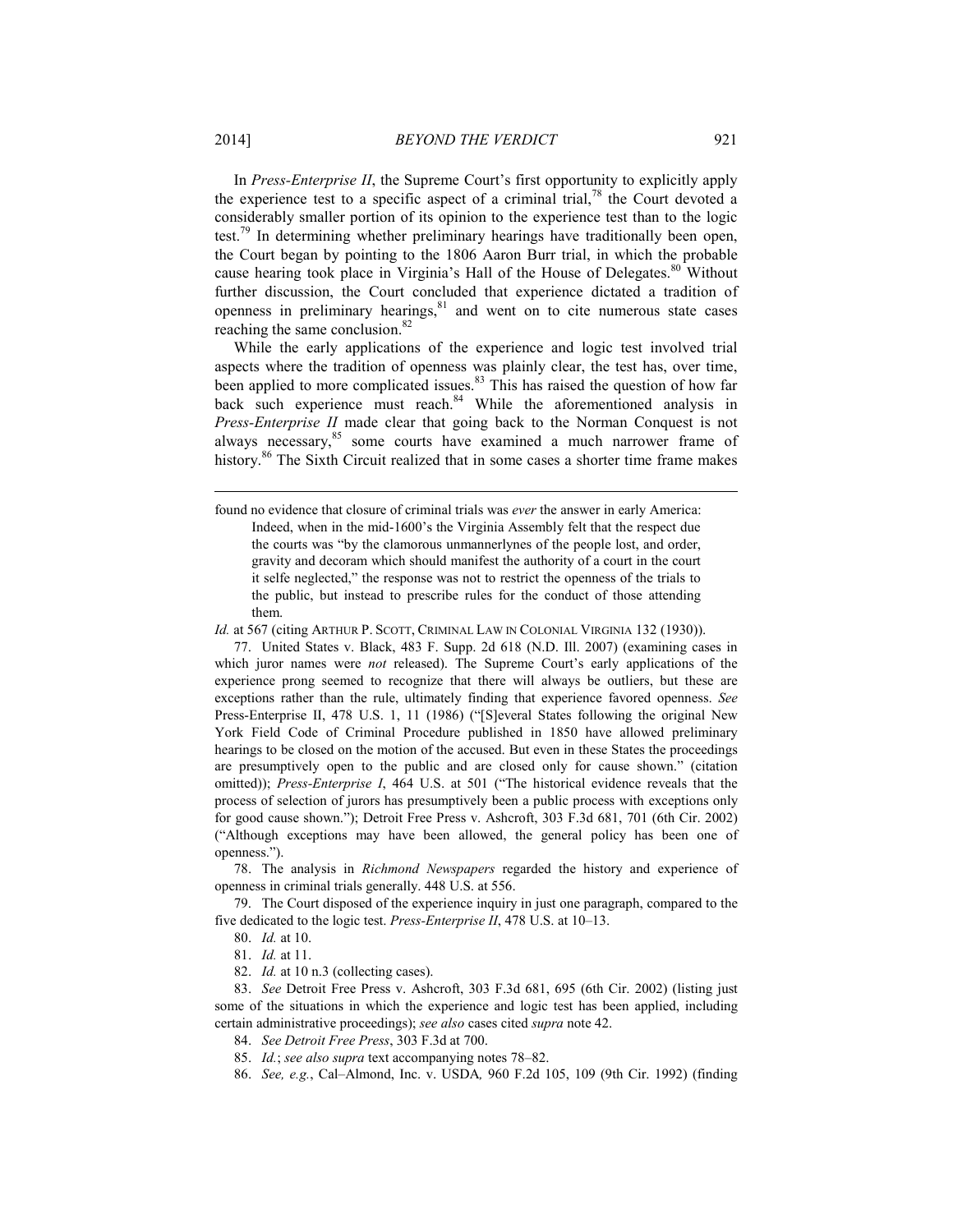sense, because "the First Amendment concerns 'broad principles,' applicable to contexts not known to the Framers[,] $v^{87}$  while still noting that "[a] historical tradition of at least some duration is obviously necessary."<sup>88</sup>

Under the logic prong, a court must examine "whether public access plays a significant positive role in the functioning of the particular process in question."<sup>89</sup> When such a role is found to be played, the logic prong has been satisfied.<sup>90</sup> The Court in *Press-Enterprise II* looked to benefits generally flowing from openness ensuring fairness and impartiality and "the 'community therapeutic value' of openness"<sup>91</sup>—and found that openness in preliminary hearings served those goals.<sup>92</sup> More recent applications of the logic prong have followed a similar method.<sup>93</sup> Still, the *Press-Enterprise II* Court was sure to point out that these general benefits of openness will not always be applicable, identifying the grand jury as an example of an aspect of the criminal process that would be "totally frustrated if conducted openly."94

experience prong satisfied through examination of current state statutes); Apps. of Nat'l Broad. Co. v. Presser*,* 828 F.2d 340, 344 (6th Cir. 1987) (reviewing history from 1924 to 1984).

 87. *Detroit Free Press*, 303 F.3d at 701 (quoting Globe Newspaper Co. v. Super. Ct. of Norfolk, 457 U.S. 596, 604 (1982)).

 88. *Id.* (quoting *In re* Reporters Comm. for Freedom of the Press, 773 F.2d 1325, 1332 (D.C. Cir. 1985)).

89. Press-Enterprise II, 478 U.S. 1, 8 (1986).

90. *Id.* at 11*.*

 91. *Id.* at 13 (quoting Richmond Newspapers, Inc. v. Virginia, 448 U.S. 555, 570 (1980)).

92*. Id.* The Third Circuit, in *United States v. Criden*, 675 F.2d 550, 556 (3d Cir. 1982), identified six interests that the *Richmond Newspapers* Court had found that could be served by public access:

[1] promotion of informed discussion of governmental affairs by providing the public with the more complete understanding of the judicial system; [2] promotion of the public perception of fairness which can be achieved only by permitting full public view of the proceedings; [3] providing a significant community therapeutic value as an outlet for community concern, hostility and emotion; [4] serving as a check on corrupt practices by exposing the judicial process to public scrutiny; [5] enhancement of the performance of all involved; and [6] discouragement of perjury.

United States v. Smith, 787 F.2d 111, 114 (3d Cir. 1986) (paraphrasing from *Criden*, 675 F.2d at 556).

 93. *See* Hartford Courant Co. v. Pellegrino, 380 F.3d 83, 95 (2d Cir. 2004) (finding that logic supports public access to docket sheets because, inter alia, "their availability greatly enhances the appearance of fairness [and] [t]hey have also been used to reveal potential judicial biases or conflicts of interest"); Associated Press v. State, 888 A.2d 1236, 1248 (N.H. 2005) (finding that logic supports public access to domestic relations proceeding because of an enhanced appearance of fairness in important proceedings as well as the need to "safeguard[] the integrity of the factfinding process") (quoting Globe Newspaper Co. v. Super. Ct. of Norfolk, 457 U.S. 596, 606 (1982)).

 94. 478 U.S. at 8–9; *see* United States v. Wecht, 537 F.3d 222, 238–39 (2008) (recognizing drawbacks to disclosure of jurors' names and addresses, but finding those drawbacks outweighed by the "benefits of public access"). In his *Richmond Newspapers* concurrence, Justice Brennan was also concerned that a right of access could theoretically be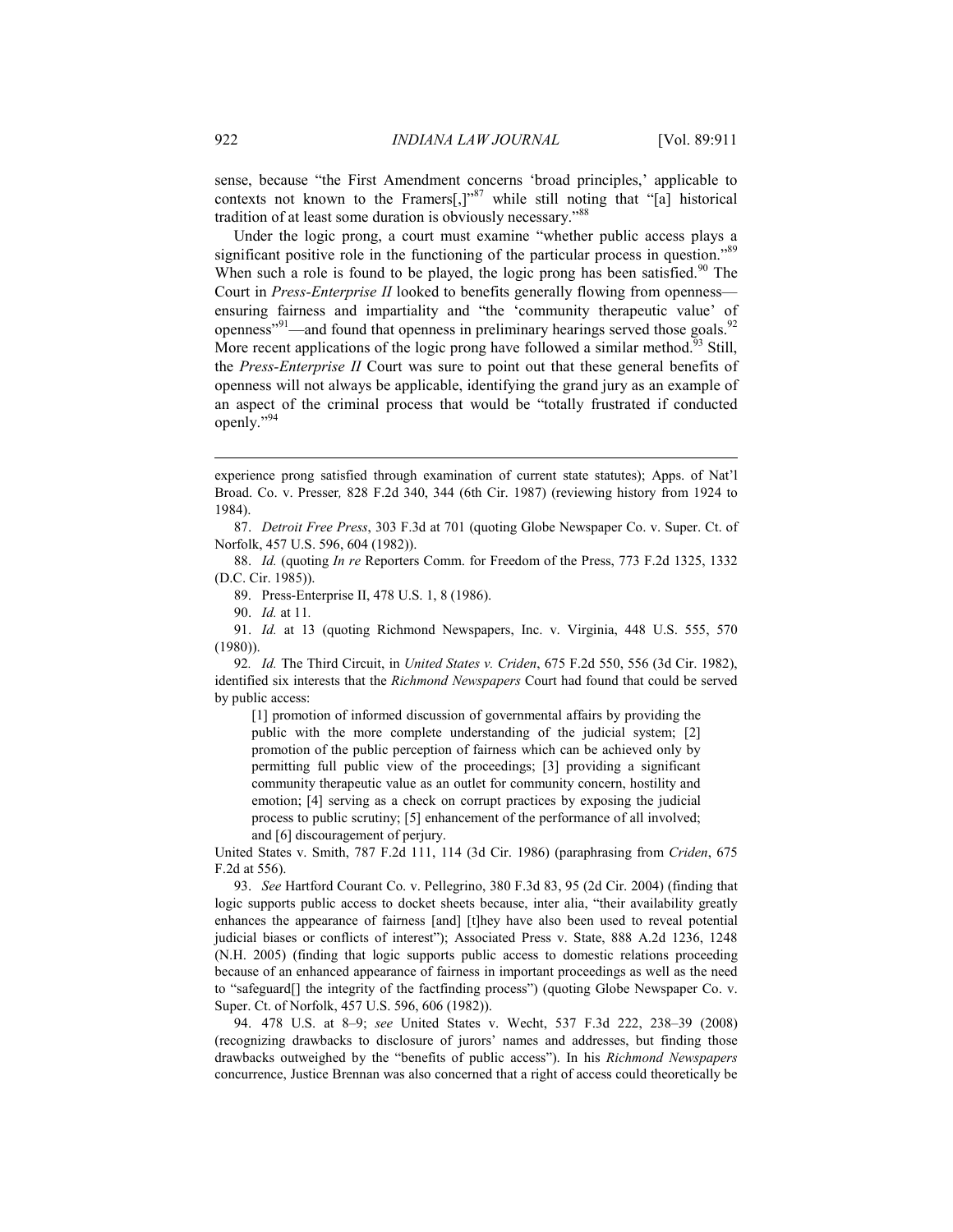The logic prong may hold more weight than the experience prong.<sup>95</sup> Though neither the *Richmond Newspapers* nor the *Press-Enterprise* decisions included such a suggestion,  $96$  the conclusion does follow from reason. On one hand, it is easy to imagine attaching a right of access where a public benefit logically flows from openness, despite a lack of traditional openness; on the other hand, it would be a perverse result to attach a right of access based solely on tradition if that access had dire consequences. $97$  Others have argued that the logic prong is simply of greater inherent value.<sup>98</sup> Of course, when it adopted the test, the Court must have suspected that the occasion would be rare when the two considerations were diametrically opposed.<sup>99</sup>

## III. APPLICATION OF THE EXPERIENCE AND LOGIC TEST TO THE DISCLOSURE OF JURORS' IDENTIFYING INFORMATION

The experience and logic test has been applied to the disclosure of jurors' identifying information numerous times in a variety of lower courts.<sup>100</sup> Generally, the identifying information at issue in these cases is the names and addresses of the

 96. *See* Levine, *supra* note 34, at 1777 (pointing out the disagreement among lower courts over the relative weight of each prong). *See generally Press-Enterprise II*, 478 U.S. 1; *Richmond Newspapers*, 448 U.S. 555.

 97. *See* Note, *The Public Right of Access to Juvenile Delinquency Hearings*, 81 MICH. L. REV. 1540, 1552 (1983) ("[H]istory should play a limited role in defining the scope of the right to attend judicial proceedings. Notwithstanding 'the favorable judgment of experience' and 'the gloss of history' that the Constitution carries, the Court should avoid a rigid historical interpretation of the [F]irst [A]mendment when the result would offend the amendment's underlying purposes." (quoting *Richmond Newspapers*, 448 U.S. at 589 (Brennan, J., concurring))).

 98. *See* Douglas A. Bahr, Associated Press v. Bradshaw*: The Right of Press Access Extended to Juvenile Proceedings in South Dakota*, 34 S.D. L. REV. 738, 754 n.156 (1989) (arguing that "the 'logic' prong should carry more weight"); Harry Todd, *The Right of Access and Juvenile Delinquency Hearings: The Future of Confidentiality*, 16 IND. L. REV. 911, 935–36 (1983) (suggesting that historical review will be of little value where the history of a certain proceeding is not of sufficient length).

 99. *Cf. Press-Enterprise II*, 478 U.S. at 8, 9 (referring to the two "complementary" notions of experience and logic as "of course, related, for history and experience shape the functioning of governmental processes"); *Richmond Newspapers*, 448 U.S. at 589 (Brennan, J., concurring) ("[A] tradition of accessibility implies the *favorable judgment* of experience." (emphasis added)).

100. *See* cases cited *supra* note 30.

extended ad infinitum based upon the benefits of the public's access to knowledge generally. 448 U.S. at 585 (Brennan, J., concurring in judgment). He thus cautioned that the benefits of access should be weighed against its drawbacks. *Id.* at 558–59; *see also* Levine, *supra* note 34, at 1748–49 (discussing Brennan's concurrence).

 <sup>95.</sup> *See* United States v. Simone, 14 F.3d 833, 840 (3d Cir. 1994) (finding First Amendment right of access based solely on a logic prong analysis). The *Criden* court also explicitly refused to factor history or experience into the equation, though that decision was delivered in 1982, before the *Richmond Newspapers* test had been given its formal name. 675 F.2d at 555 ("We do not think that historical analysis is relevant in determining whether there is a first amendment right of access to pretrial criminal proceedings.").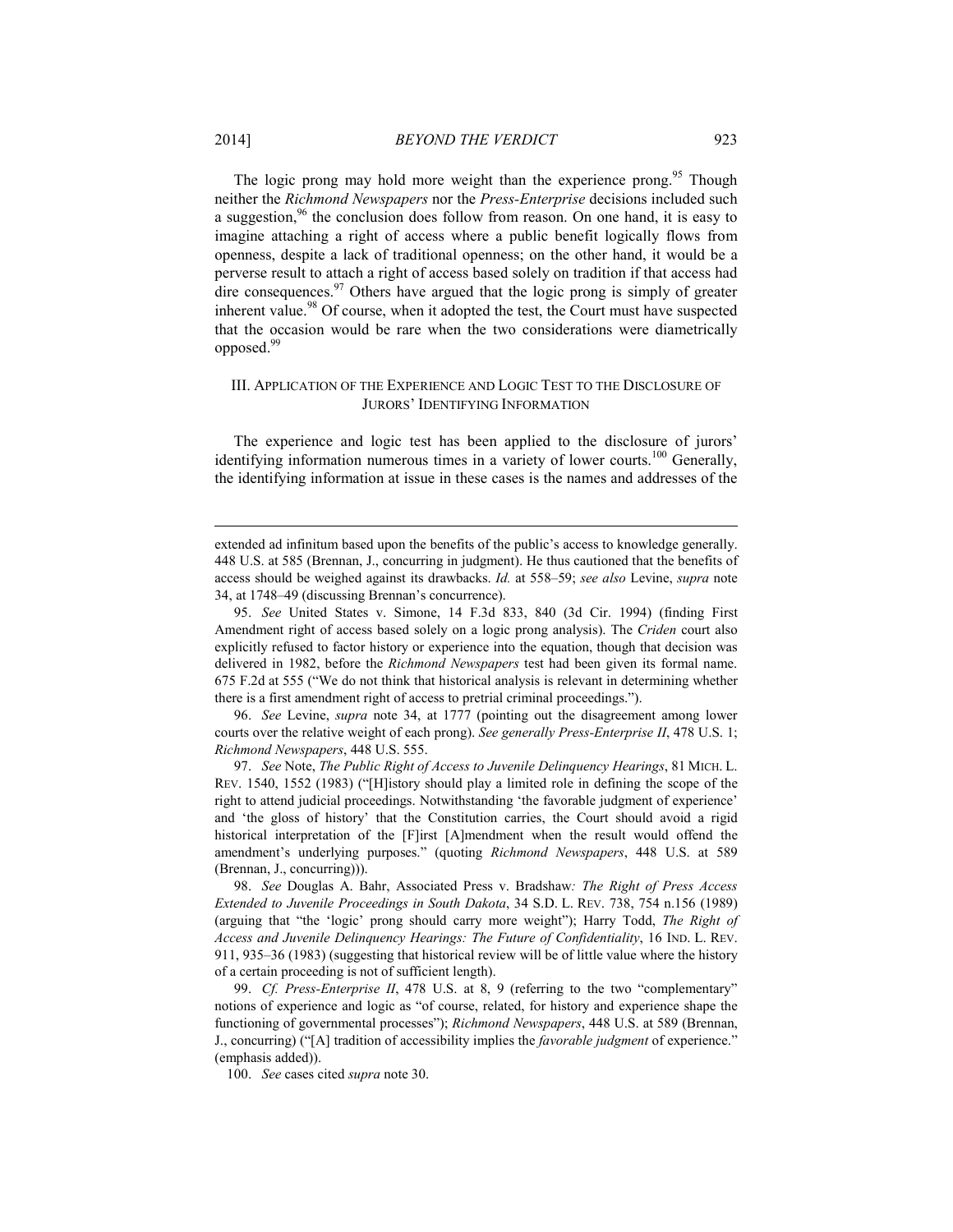jurors,<sup>101</sup> though some courts have taken a unique stance on just what information is involved.<sup>102</sup> Courts are largely divided as to the result of the experience and logic test in this context, $103$  though the most recent federal court of appeals to address the issue ultimately found that a qualified First Amendment right of access to juror information does exist. $104$ 

Three key considerations must be kept in mind when analyzing the decisions on this issue. First, each court to apply the experience and logic test to the disclosure of juror information does so only in the narrow context in which the claim arises.<sup>105</sup> Often this means that instead of deciding if the media has a qualified right to the information generally, courts decide whether such a right exists, for example, pretrial,<sup>106</sup> pre-verdict,<sup>107</sup> or even post-verdict (without deciding whether the right exists during trial).<sup>108</sup> The analyses of both experience and logic then are framed only in this narrow context.

Second, when a court finds that experience and logic favor a qualified right of access, it proceeds to the second tier of analysis: whether a compelling interest has been asserted that justifies closure.<sup>109</sup> This means that the court essentially has two

104. *Wecht*, 537 F.3d at 238–39.

 105. *See generally* Sholder, *supra* note 37, at 104–10 (discussing the three stages of criminal trials and the unique factors examined by courts applying the test at each stage).

 106. *E.g.*, *Wecht*, 537 F.3d at 239 (finding that the presumptive First Amendment right "attaches no later than the swearing and empanelment of the jury").

 107. *E.g.*, United States v. Black, 483 F. Supp. 2d 618, 624 (N.D. Ill. 2007) (addressing issue of whether media has "a constitutional right to learn the jurors' names before the jury returns its verdict").

 108. *E.g.*, *In re* Disclosure of Juror Names & Addresses, 592 N.W.2d 798, 809 (Mich. Ct. App. 1999) ("We therefore hold that the press has a qualified right of post-verdict access to juror names and addresses . . . .").

 109. *See* Press-Enterprise I, 464 U.S. 501, 510 (1984) (indicating that the presumptive First Amendment right may be overcome when there is "an overriding interest based on findings that closure is essential to preserve higher values and is narrowly tailored to serve that interest"); United States v. Antar, 38 F.3d 1348, 1358 (3d Cir. 1994) (discussing the burden for overcoming the presumptive First Amendment right in the juror disclosure context). This modified strict scrutiny standard, to be applied following a positive application of the experience and logic test, has encountered multiple interpretations. *See* Levine, *supra* note 34, at 1759 ("[C]ourts often disagree as to which closures satisfy strict scrutiny. For some, the test is strict in theory but fatal in fact; for others, searching for a way to justify closure, the test is strict in theory but quite flexible in fact." (footnote and internal quotation marks omitted)); Sholder, *supra* note 37, at 121–23 (discussing variations in strict scrutiny analysis in access cases). Even within the narrower bounds of the juror disclosure issue, courts have tended to disagree. *See* cases cited *supra* note 31 and accompanying text.

 <sup>101.</sup> *See, e.g.*, United States v. Wecht, 537 F.3d 222, 229 (3d Cir. 2008); United States v. Antar, 38 F.3d 1348, 1351 (3d Cir. 1994); *In re* Globe Newspaper Co., 920 F.2d 88, 93 n.6 (1st Cir. 1990) ("In the case of many familiar names, an address as well as the name is necessary to identify the individual.").

 <sup>102.</sup> *See* Commonwealth v. Long, 922 A.2d 892, 904 (Pa. 2007) (holding that a qualified First Amendment right applies to disclosure of juror names, but not addresses); *see also* Litt, *supra* note 62, at 410 n.253 (arguing that the court in *Newsday, Inc. v. Sise*, 518 N.E.2d 930, 931–33 (N.Y. 1987), implied that the right of access was limited to names alone).

 <sup>103.</sup> *See supra* note 30.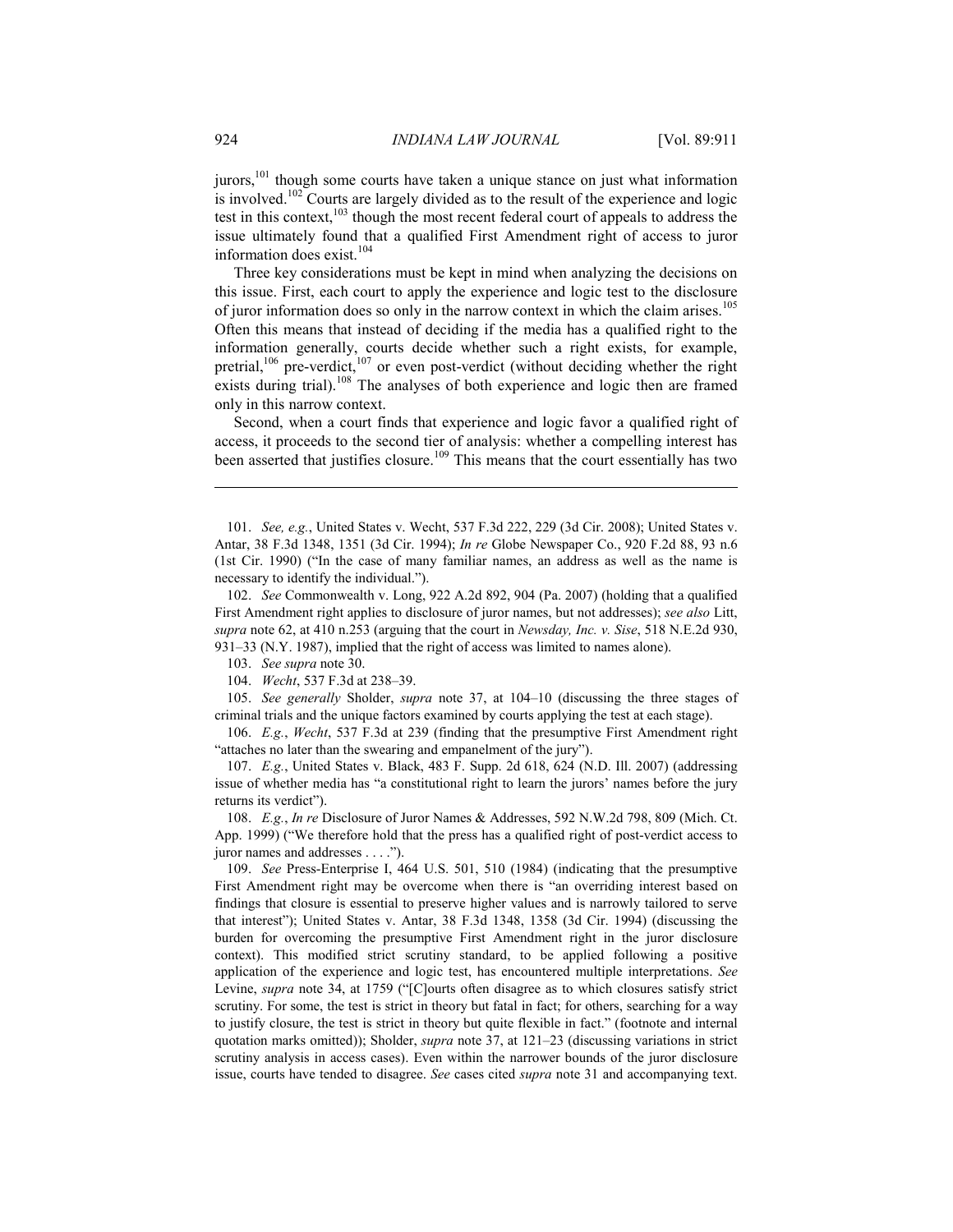opportunities to find in favor of closure. It is possible that courts will be more inclined to reach this tier, where it may rule based upon the facts of the individual case, rather than issue a precedent-setting denial of a constitutional right at the experience and logic stage.<sup>110</sup>

Finally, the issue here is separate and distinct from the issue of anonymous juries.<sup>111</sup> An anonymous jury refers to the withholding of jurors' identifying information from *the parties*. 112 The cases discussed in this Part—and the thesis of this Note in general—refer only to disclosure to the public/media.<sup>113</sup> While the history of truly anonymous juries may sometimes be discussed in experience prong analysis,  $^{114}$  the concept of an anonymous jury is wholly distinct from the issue of disclosure to the media and public.

#### *A. The Experience Prong*

The Third Circuit Court of Appeals applied the experience and logic test to pre-empanelment disclosure of jurors' name and addresses in *United States v. Wecht*. 115 The *Wecht* appeal stemmed from a pretrial petition from a group of media-intervenors challenging district court orders to empanel an anonymous jury and to conduct initial voir dire through a questionnaire, without venire persons

111. *See Black*, 483 F. Supp. 2d at 624 (differentiating anonymous juries).

 113. *See, e.g.*, Gannett Co. v. State, 571 A.2d 735, 751 (Del. 1989) (finding that disclosure of identities to the press and the public "promotes neither the fairness nor the perception of fairness, when the parties are provided with the jurors' names and all proceedings are open to the public").

 114. *E.g.*, United States v. Wecht, 537 F.3d 222, 235–36 (3d Cir. 2008) (discussing the history of "anonymous juries").

115. *Id.* at 235–39.

For the purposes of this Note, however, delving into this legal morass is unnecessary. Because the disclosure of jurors' identifying information at any stage of the trial should not satisfy the experience and logic test, there is no need to proceed to the second stage.

 <sup>110.</sup> *Cf*. Ashwander v. Tenn. Valley Auth., 297 U.S. 288, 347 (1936) (Brandeis, J., concurring) ("[I]f a case can be decided on either of two grounds, one involving a constitutional question, the other a question of statutory construction or general law, the Court will decide only the latter."); Liverpool, N.Y. & Phila. S.S. Co. v. Comm'rs of Emigration, 113 U.S. 33, 39 (1885) (holding that the Supreme Court shall "never . . . formulate a rule of constitutional law broader than is required by the precise facts to which it is to be applied").

 <sup>112.</sup> *See, e.g.*, United States v. Shryock, 342 F.3d 948, 970 (9th Cir. 2003) (anonymous jury empaneled "by ordering that the names, addresses, and places of employment of prospective jurors and their spouses not be disclosed to counsel, either before or after selection of the jury panel"); United States v. Scarfo, 850 F.2d 1015, 1017 (3d Cir. 1988) ("[T]he trial judge granted the government's motion to empanel an anonymous jury. During voir dire neither party was permitted to learn the jurors' names, residence addresses, or places of employment."); *see generally* Nancy J. King, *Nameless Justice: The Case for the Routine Use of Anonymous Juries in Criminal Trials*, 49 VAND. L. REV. 123 (1996) (discussing "anonymous juries" in terms of disclosure to the parties). Despite this clear case law, some scholarship uses the term "anonymous jury" very broadly, encompassing even those situations where jurors' identities are disclosed to the parties, but not the public. *See, e.g*., Fersko, *supra* note 36, at 769–70.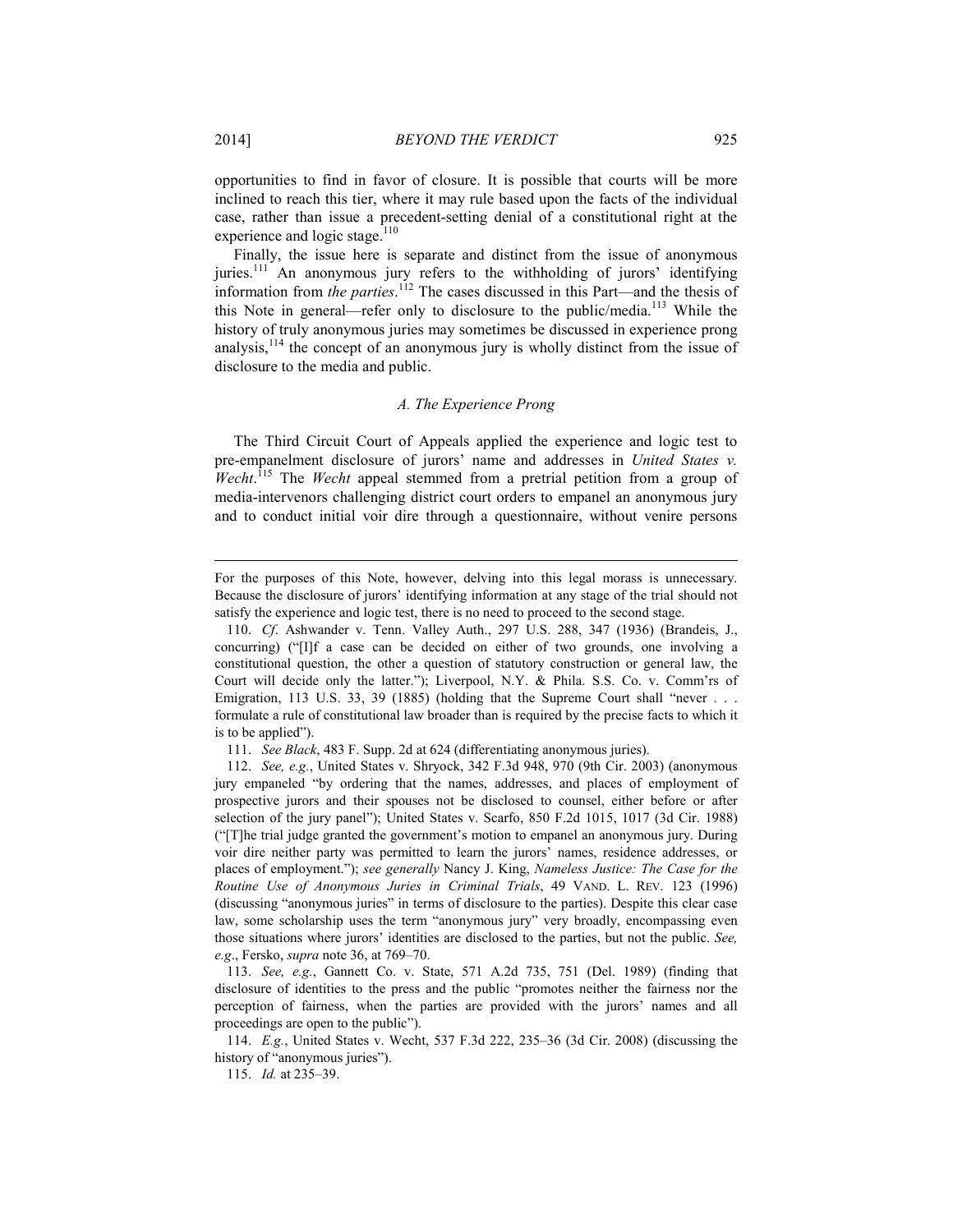actually present in the court.<sup>116</sup> The defendant, Dr. Cyril Wecht, was the Allegheny County coroner, and was charged with eighty-four counts of theft and fraud.117 The district court judge, noting that Wecht, a prominent person locally, was concerned that the jury's exposure to the media might be harmful.<sup>118</sup>

In its experience prong analysis, the *Wecht* court found that there was a historical tradition of access to juror names.<sup>119</sup> The court followed the lead of the  $e$ early Supreme Court cases<sup>120</sup> by examining history in the broadest possible scope, looking at "trial practices as they have developed over the past millennium in courts at all levels."121 Using this scope for its historical analysis, the Third Circuit found particularly significant the fact that juries were traditionally chosen from smaller local populations.<sup>122</sup> "Because juries have historically been selected from local populations in which most people have known each other . . . the traditional public nature of voir dire strongly suggests that jurors' identities were public as well."<sup>123</sup> The Third Circuit also found it significant that the withholding of jurors' names was especially rare before the 1970s,<sup>124</sup> concluding: "[I]t appears that public knowledge of jurors' names is a well-established part of American judicial tradition."<sup>125</sup>

In *Commonwealth v. Long*, the trial court, near the end of the trial and sua sponte, announced that the names and addresses of the jurors would not be revealed.<sup>126</sup> The defendant, Karl Long, had been accused of murdering his wife.<sup>127</sup>

116. *Id.* at 224–25.

1

- 120. *See supra* note 77 and accompanying text.
- 121. *Wecht*, 537 F.3d at 237.
- 122. *See id.* at 235.

 123. *Id.* The court then cited with approval a number of scholarly articles indicating that jurors' names were traditionally known, including Weinstein, *supra* note 70 at 30 ("The names of jurors have been available to the public throughout the history of the common law."), and Robert Lloyd Raskopf, *A First Amendment Right of Access to a Juror's Identity: Toward a Fuller Understanding of the Jury's Deliberative Process*, 17 PEPP. L. REV. 357, 370 (1990) ("An examination of historical tradition indicates that jurors' identities and places of residence traditionally have been known to the public."). *Wecht*, 537 F.3d at 235– 36.

124. *Wecht*, 537 F.3d at 236.

 125. *Id.*; *cf*. *In re* Balt. Sun Co., 841 F.2d 74, 75 (4th Cir. 1988) ("When the jury system grew up with juries of the vicinage, everybody knew everybody on the jury . . . . But the anonymity of life in the cities has so changed the complexion of this country that even the press, with its vast and imaginative methods of obtaining information, apparently does not know and cannot easily obtain the names of the jurors . . . . We think it no more than an application of what has always been the law to require a district court . . . to release the names and addresses of those jurors who are sitting . . . .").

126. 922 A.2d 892, 895 (Pa. 2007).

127. *Id.* at 894.

 <sup>117.</sup> *Id.* at 224.

 <sup>118.</sup> *Id.* at 240–41. Specifically, the district court was concerned "that the dissemination of stories about the prospective jurors (and especially the empaneled jury) would have a real impact on the jurors' willingness to serve and, if selected, on the jurors' abilities to remain fair, unbiased, and focused on [the] case." *Id.* at 240. The court also showed concern for possible attempts by Wecht's friends or enemies to influence the jury. *Id.*

 <sup>119.</sup> *Id.* at 235–38.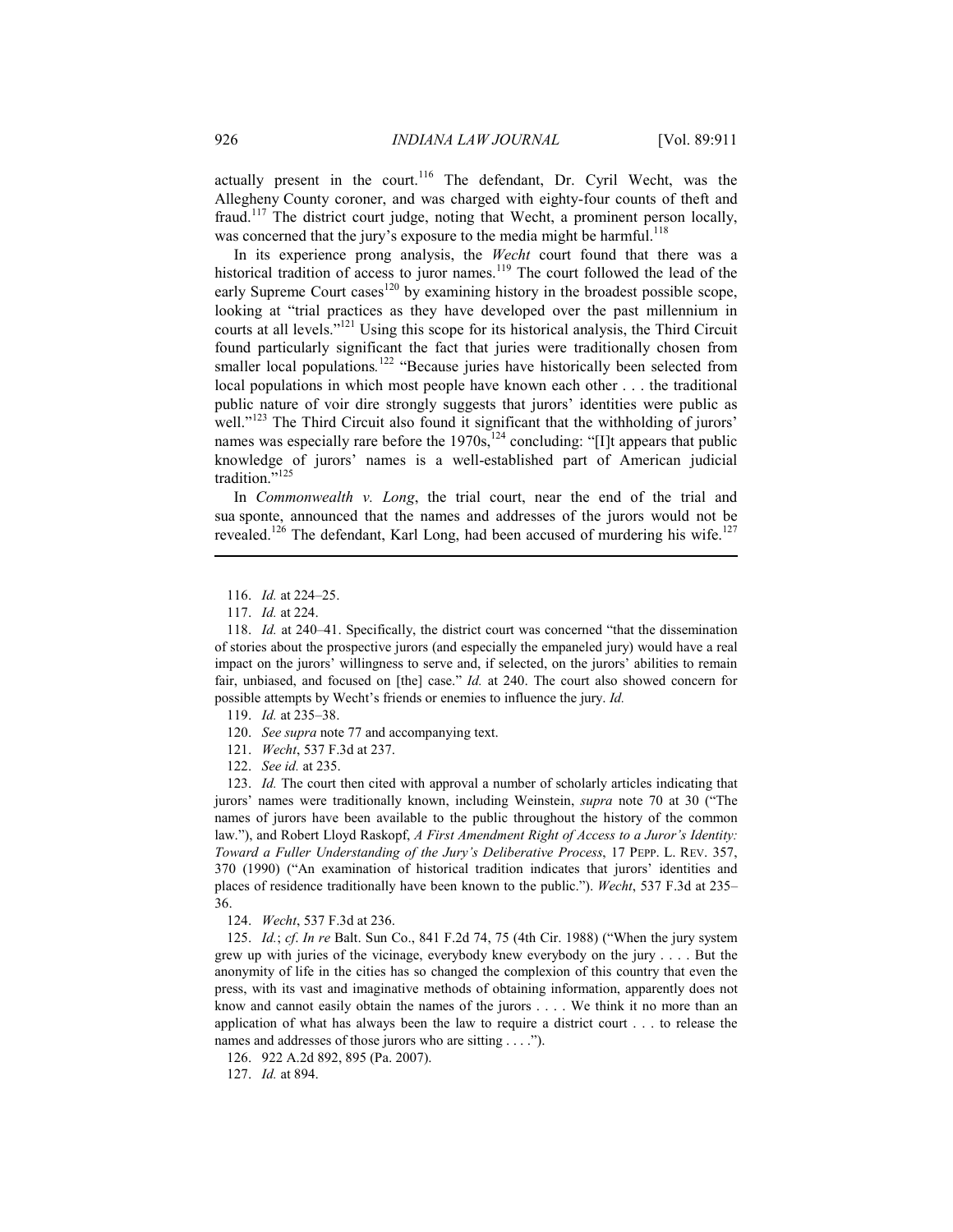Recognizing that the trial was a "widely publicized and sensationalized event," the trial court cited concerns for jurors' privacy in withholding the names and addresses.128 The media intervened five days later, before the jury had returned a verdict.<sup>129</sup>

Though the situation was technically different from that in *Wecht*, in that the court was addressing a midtrial rather than a pretrial request, the Supreme Court of Pennsylvania's analysis under the experience prong was virtually identical to that of the Third Circuit.130 "Looking at the earliest juries," the court concluded in *Long*, "there can be no question that jurors' names and addresses were generally known."131 Though the Pennsylvania high court explicitly rejected the idea that "everybody knew everybody on the jury,"<sup>132</sup> it still found a historical tradition based upon the practice of calling jurors forward by name.<sup>133</sup>

Proper analysis under the experience prong would seem to turn on the precise phrasing of the issue. The *Wecht* court found a historical tradition of "public knowledge" of jurors' identities, $134$  rather than a historical tradition of courts actively disclosing such information. The *Long* court, perhaps recognizing this distinction, rested its experience prong decision on the tradition of juror names being announced in court, $135$  even though this tradition is markedly different from the type of formal disclosure sought by intervenors in these cases. At the very least, though, because the experience prong requires a history of *disclosure* of jurors' identities, the *Wecht* court's "everybody knows everybody" rationale must fail.

Experience prong analysis of the disclosure of juror identities also hinges upon some of the unanswered questions following *Richmond Newspapers* and *Press-Enterprise II*: How far back must the historical tradition go?<sup>136</sup> And just how much countervailing tradition is necessary to defeat the experience prong?<sup>137</sup> While the *Wecht* court found examples of the withholding of juror information to be "very rare" prior to 1970,<sup>138</sup> the practice became considerably more common in the history after that point in time.<sup>139</sup> Looking at the past forty years, one could easily

1

131. 922 A.2d at 901.

134. United States v. Wecht, 537 F.3d 222, 236 (3d Cir. 2008).

135. 922 A.2d at 902–03.

136. *See supra* notes 83–88 and accompanying text.

- 137. *See supra* note 77 and accompanying text.
- 138. *Wecht*, 537 F.3d at 236.
- 139. *See, e.g.*, United States v. Gurney, 558 F.2d 1202, 1210 (5th Cir. 1977) ("The

 <sup>128.</sup> *Id.* at 905.

 <sup>129.</sup> *See id.* at 895.

 <sup>130.</sup> Like the Third Circuit, the Supreme Court of Pennsylvania traced the earliest iterations of the jury, citing 2 WILLIAM BLACKSTONE & THOMAS M. COOLEY, COMMENTARIES ON THE LAWS OF ENGLAND (4th ed. 1899), at length. *Long*, 922 A.2d at 901–02.

 <sup>132.</sup> *Id.* at 902. Despite a discussion that would lead to this conclusion, the court ultimately found that increasing populations and changes in the jury system refuted the idea. *Id.* ("Thus, to simply conclude that jurors' names and addresses were public knowledge because 'everybody knew everybody on the jury' ignores the historical evolution of the jury system.").

 <sup>133.</sup> *Id.* at 902–03. Resting its experience prong decision on these grounds largely explains why the *Long* court found a presumptive First Amendment right to juror names, but not addresses. *See id.* at 903–04; *see also supra* note 77.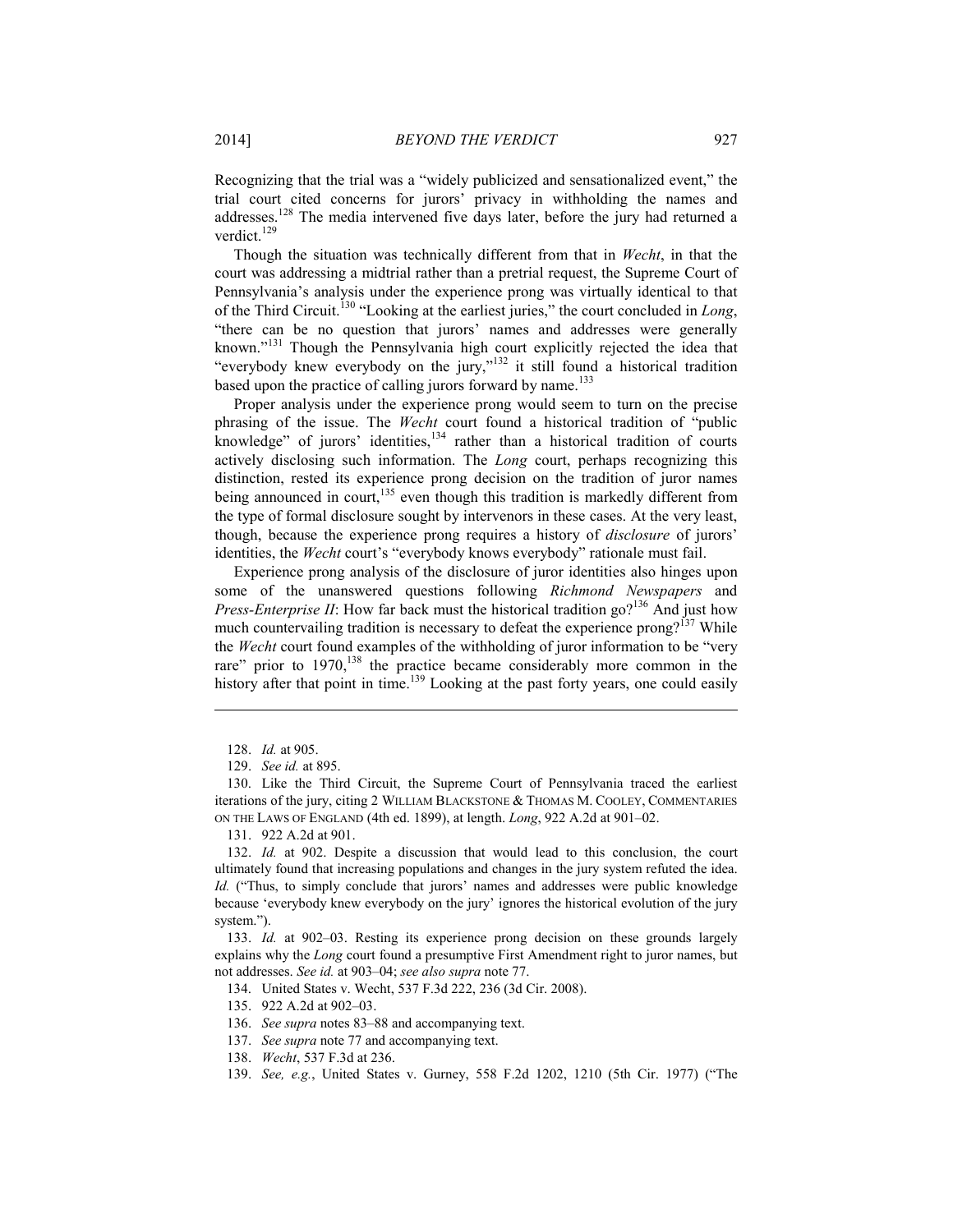conclude that it is fairly common practice for a trial judge to order that juror information be kept from the public.<sup>140</sup> Furthermore, the changes in media and media technology over the last forty years tend to indicate that more weight should be put on the recent history, not less.<sup>141</sup> Whether or not this truncated history counterbalances the *Long* rationale<sup>142</sup> remains an open question, so a conclusion that experience must favor disclosure is tenuous at best. This question is generally moot,<sup>143</sup> however, as the disclosure of jurors' identifying information fails the logic prong on multiple levels.

## *B. The Logic Prong*

The *Wecht* court also found that logic favored the pre-empanelment disclosure of jurors' name and addresses.<sup>144</sup> The court concluded that "the purposes served by the openness of trials and voir dire generally are also served by public access to jurors' names."145 Specifically, the *Wecht* court found that pretrial disclosure of jurors' names and addresses would allow the public to "verify the impartiality" of jurors, which "ensures fairness, the appearance of fairness and public

refusal to direct that the names and addresses of the jurors be publicly released was well within the bounds of such discretion." (footnote omitted)); Sanders v. Indianapolis (*In re* Indianapolis Newspapers, Inc.), 837 F. Supp. 956, 957 (S.D. Ind. 1992) ("It has been the operating procedure and long-standing policy of this Court not to disclose to persons, other than the parties to a particular litigation, the names and addresses of a jury panel until after that panel has completed its term of service."). The Federal Plan for Random Jury Selection, 28 U.S.C. § 1863(b)(7) (2006), may also go against a history of juror identity disclosure. The statute, passed in 1968, allows each district to implement a plan for jury selection, and dictates: "*If the plan permits these names to be made public*, it may nevertheless permit the chief judge of the district court, or such other district court judge as the plan may provide, to keep these names confidential in any case where the interests of justice so require." 28 U.S.C. § 1863(b)(7) (emphasis added). Some courts have incorporated this statute into the experience prong analysis. *See, e.g.*, United States v. Black, 483 F. Supp. 2d 618, 625–26 (N.D. Ill. 2007); *see also* Gannett Co. v. State, 571 A.2d 735, 744 (Del. 1989) (arguing that experience analysis should be broadly inclusive); Fersko, *supra* note 36, at 773 (arguing that the jury selection statute was intended to codify existing judicial practices).

 <sup>140.</sup> *See* Fersko, *supra* note 36, at 788 (arguing that the *Wecht* court erred in essentially ignoring more recent trends affording trial judges more discretion over release of jurors' names).

 <sup>141.</sup> *See id.* at 791 (arguing that courts should take greater account of modern trends in the experience prong analysis); *see also Wecht*, 537 F.3d at 255–56 (Van Antwerpen, J., concurring in part and dissenting in part) ("Given the increased media presence and role in judicial proceedings, the collective experience of courts over the last few decades in managing high-profile trials is arguably more relevant than is the early development of the jury system on which the Majority bases its holding that jurors [sic] names were known to the public as a matter of experience."). The Supreme Court addressed this issue as early as 1966, discussing the increasing pervasiveness of media coverage of the judicial process in *Sheppard v. Maxwell*, 384 U.S. 333, 362–63 (1966).

 <sup>142.</sup> *See supra* notes 131–33 and accompanying text.

 <sup>143.</sup> *See supra* notes 97–99 and accompanying text.

 <sup>144.</sup> *See Wecht*, 537 F.3d at 239.

 <sup>145.</sup> *Id.* at 238.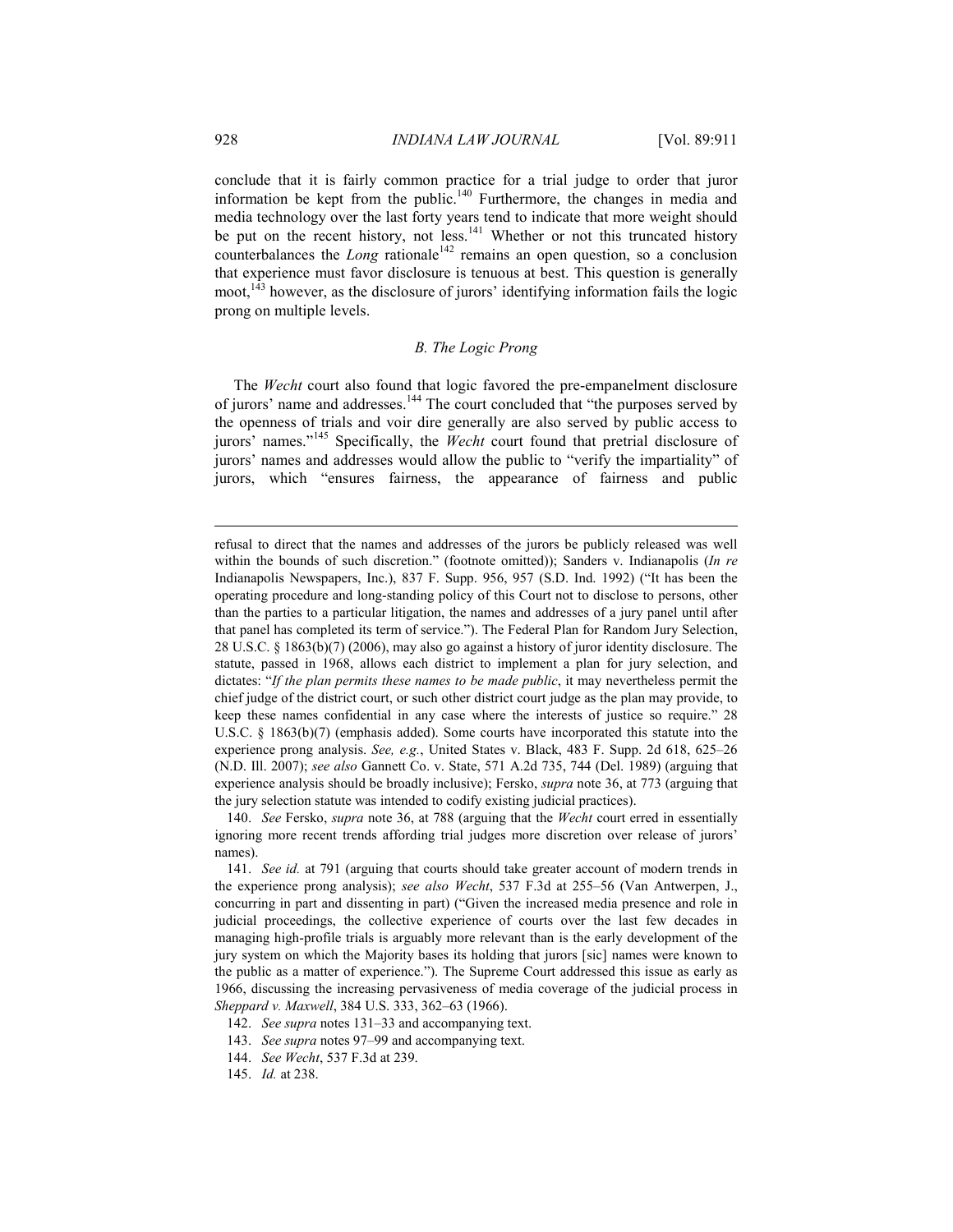confidence."146 Beyond this, the court reasoned that the power to decide a criminal defendant's fate should not be a power exercised by unknown persons.<sup>147</sup>

The Third Circuit did recognize three risks that flow from juror identity disclosure.<sup>148</sup> First, public disclosure of juror names creates the possibility that friends or enemies of the defendant may seek to influence a juror's decisionmaking process.<sup>149</sup> Second, prospective jurors may seek to avoid jury duty for fear that they will be harassed by the media.<sup>150</sup> Finally, prospective jurors may have incentive to lie in voir dire, in order to avoid publication of embarrassing secrets.<sup>151</sup> Ultimately, though, the court did not find these possible risks compelling enough to outweigh the aforementioned benefits of disclosure.<sup>152</sup>

Examining pre-verdict (but after empanelment) and post-verdict disclosure of juror information, other courts have reached similar conclusions on the logic prong.153 The Pennsylvania Supreme Court in *Long* (pre-verdict) relied in part on the positive effects of openness and access to the criminal justice system,  $154$  quoting at length the United States Supreme Court's decision in *Globe Newspaper*. 155 Additionally, the *Long* court—like the Third Circuit in *Wecht*—found that public knowledge of jurors' names would serve as a check on bias, further finding that this would in turn motivate potential jurors to be more honest and forthright in the first place at voir dire.<sup>156</sup> Though it did consider the potential concerns for juror safety, harassment from the media, and the possibility that these concerns would make people less willing to participate in jury service,<sup>157</sup> the *Long* court ultimately concluded that these concerns were outweighed by "the objective of a fair trial to the defendant and . . . assurances of fairness to society as a whole."<sup>158</sup>

In *In re Disclosure of Juror Names & Addresses*, the Michigan Court of Appeals analyzed the post-verdict disclosure of juror information.<sup>159</sup> The defendant in the case that gave rise to *In re Disclosure* was Ervin Dewain Mitchell, who was

<u>.</u>

154. *See* 922 A.2d at 903–04.

 155. *Id.* at 899, 903–04 (quoting Globe Newspaper Co. v. Superior Court for Norfolk Cnty., 457 U.S. 596, 606 (1982)).

156. *Long*, 922 A.2d at 904.

157. *Id.*

158. *Id.* at 905.

 <sup>146.</sup> *Id.* (quoting *In re* Globe Newspaper Co., 920 F.2d 88, 94 (1st Cir. 1990)).

 <sup>147.</sup> *Id.* Once again quoting the First Circuit's *In re Globe* decision, the *Wecht* court stated: "[T]he prospect of criminal justice being routinely meted out by unknown persons does not comport with democratic values of accountability and openness." *Id.*

 <sup>148.</sup> *See id.*

 <sup>149.</sup> *Id.*

 <sup>150.</sup> *Id.*

 <sup>151.</sup> *Id.*

 <sup>152.</sup> *Id.* at 239 ("[W]e are satisfied that district judges are well-positioned to address these risks on a case-by-case basis, and in such cases, to make particularized findings on the record  $\dots$ .").

 <sup>153.</sup> Commonwealth v. Long, 922 A.2d 892, 903–04 (Pa. 2007) (finding a right of access to impaneled jurors' names); *In re* Disclosure of Juror Names & Addresses, 592 N.W.2d 798, 808–09 (Mich. Ct. App. 1999) (finding a qualified right of post-verdict access to jurors' names and addresses).

 <sup>159. 592</sup> N.W.2d 798, 800 (Mich. Ct. App. 1999).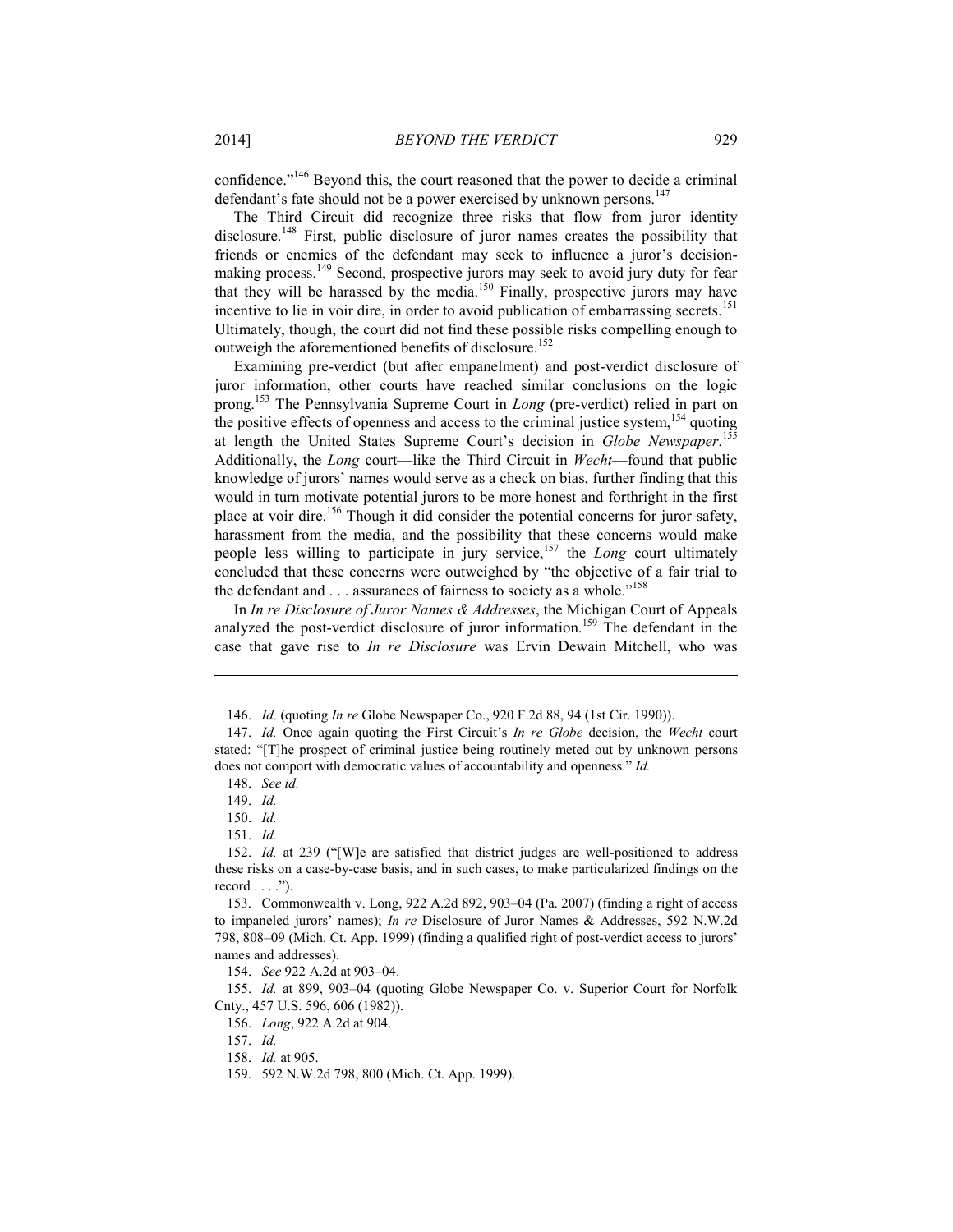charged with counts of felony murder and first-degree criminal sexual conduct in Ann Arbor, Michigan.<sup>160</sup> The crimes in the college town were covered extensively, with the media referring to the assailant as the "Ann Arbor serial rapist."<sup>161</sup> Referring to the case as "the most highly publicized case this County has had in decades," the trial court took steps during the trial to protect the jurors' identities.<sup>162</sup> Before a verdict was reached, the *Detroit Free Press* intervened, requesting that the court release the jurors' names and addresses after the verdict was announced.<sup>163</sup> The court denied the request, noting that any jurors who wished to speak to the media remained free to do so.<sup>164</sup>

The Michigan Court of Appeals pointed out the possibility that but for some qualified First Amendment right of access to juror information, "a court could, with unlimited discretion, totally conceal the identity of jurors and thus create the impression of a secret process."165 Though the *In re Disclosure* court did put more emphasis on the drawbacks of disclosure than the previous courts, $166$  it still found that these concerns would only occur rarely and could be addressed when they arose.167

The disclosure of juror-identifying information should fail the logic prong of the experience and logic test, and should do so for two distinct reasons. First, it is fallacious to say that such disclosure has any positive effects.<sup>168</sup> Many of the benefits identified by the courts amount to nothing more than wishful thinking. Second, even if these benefits are to be taken at face value, they are nevertheless dramatically outweighed by the many harmful effects of disclosure,<sup>169</sup> not the least

1

- 162. *Id.* at 799–800.
- 163. *Id.* at 800.
- 164. *Id.*
- 165. *Id.* at 808.

 166. *See id.* at 809. The Michigan Court of Appeals noted specifically that safety concerns should warrant stronger safeguards than mere privacy concerns, and that "concrete evidence" of such safety concerns is rarely available, but also that a jury's subjective concerns alone should not be enough to bar or delay disclosure. *Id.* The Michigan court was also one of the very few to discuss safety concerns in terms of post-verdict retaliation, rather than in terms of midtrial attempts to influence. *Id.* at 808–09; *see also infra* Part III.B.2.

 167. 592 N.W.2d at 808–09. The *In re Disclosure* court purported to compromise when it listed the dangers of juror information disclosure, then held only a "qualified" right existed, "subject to the trial court's discretion" to address concerns, should they come up, and make specific findings. *Id.* at 809. Of course, the experience and logic test was never intended to confer an *un*qualified right, *see* Press-Enterprise II, 478 U.S. 1, 9 (1986), but a qualified one that can be defeated only with specific findings. *Id.* at 9–10.

 168. *See* United States v. Edwards, 823 F.2d 111, 120 (5th Cir. 1987) ("The usefulness of releasing jurors' names appears to us highly questionable."); Gannett Co. v. State, 571 A.2d 735, 751 (Del. 1989) ("Contrary to the rather pietistic claims of Gannett and its amici curiae, there is nothing to suggest that [withholding juror information] undermined public trust in the judicial system.").

 169. *See infra* Part III.B.2; *see also* N. Jersey Media Grp., Inc. v. Ashcroft, 308 F.3d 198, 217 (3d Cir. 2002) (pointing out that "to gauge accurately whether a role is positive, the calculus must perforce take account of the flip side—the extent to which openness impairs

 <sup>160.</sup> *Id.* at 799.

 <sup>161.</sup> *Id.*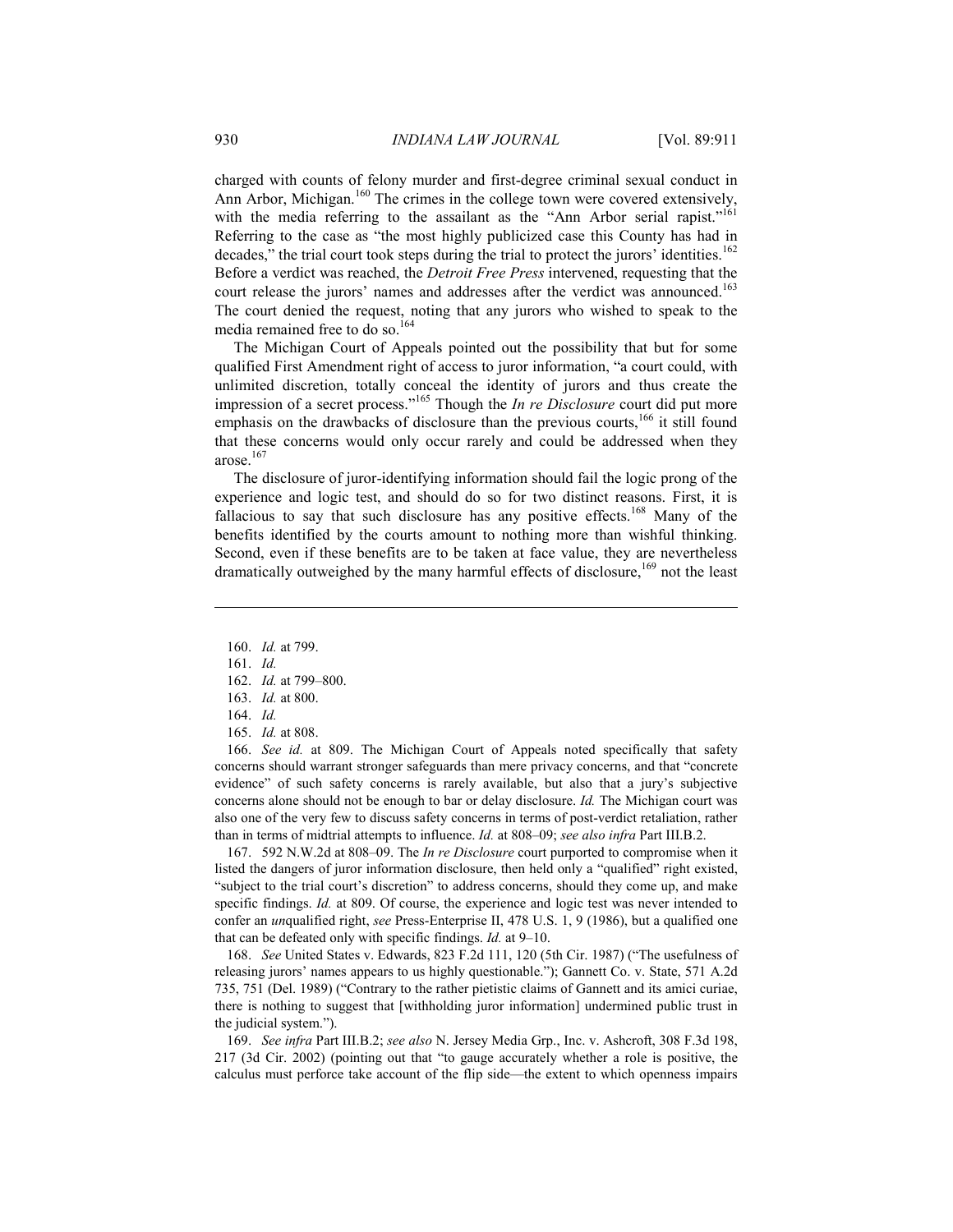of which is the defendant's Sixth Amendment right to a fair trial, which may be compromised in a number of ways.<sup>170</sup>

## 1. No Significant Benefits Flow from the Disclosure of Juror-Identifying Information

While the idea that public knowledge will ensure impartiality and accountability is sound when it comes to broader concepts within the criminal justice system, it is a flawed argument when it comes to issues concerning the high-profile adversarial trial.<sup>171</sup> Whatever the source or strength of a juror's bias, that bias, usually, will only direct the juror in one of two directions in a criminal trial: guilt or innocence. Thus, at least one of the parties, the prosecution or the defense, will very much have an interest in rooting out this bias itself. The entire process of voir dire, of course, is devoted to this issue,<sup>172</sup> and either party may continue to be on the lookout for partiality even after voir dire has ended.<sup>173</sup> Indeed, when so much is at stake, investigation of the jurors by both parties is an in-depth and ongoing task.<sup>174</sup>

the public good," and that "were the logic prong only to determine whether openness serves some good, it is difficult to conceive of a government proceeding to which the public would not have a First Amendment right of access").

 170. *See infra* Part III.B.2; *see also* Press-Enterprise I, 464 U.S. 501, 508 (1984) ("No right ranks higher than the right of the accused to a fair trial.").

 171. *See* Fersko, *supra* note 36, at 803–04 (arguing that "jurors are not accountable to the public in the same way as judges and elected officials"). Unlike judges, prosecutors, or other public officials, jurors serve once, making it impossible for them to somehow craft a tyrannical regime over time: "[J]urors obtain their power at random, and when jurors give up their power, they 'inconspicuously fade back into the community.'" *Id.* at 804 (quoting United States v. Scarfo, 850 F.2d 1015, 1023 (3d Cir. 1988)); *cf.* 3 JOSEPH STORY, COMMENTARIES ON THE CONSTITUTION OF THE UNITED STATES 653 (Fred B. Rothman & Co. 1991) (1833) ("The great object of a trial by jury in criminal cases is, to guard against a spirit of oppression and tyranny on the part of rulers . . . .").

 172. *See* Mu'Min v. Virginia, 500 U.S. 415, 431 (1991) (noting that the selection of an impartial jury is the main goal of the voir dire process). With adversarial parties each seeking to avoid bias or partiality in the other side's favor, voir dire is sufficient for meeting the goal of impartiality, without the help of the public. *See* United States v. Black, 483 F. Supp. 2d 618, 624 (N.D. Ill. 2007) (allowing for withholding of jurors' names where voir dire remained open to the public and media, and where parties received names of potential jurors); *see also* Fersko, *supra* note 36, at 805 (arguing that voir dire is an acceptable alternative to disclosure of jurors' names); *cf. Edwards*, 823 F.2d at 120 (finding that the substance of transcripts of midtrial proceedings involving questioning of jurors was sufficient to satisfy the First Amendment, and therefore the redaction of actual jurors' names was allowed).

 173. *See* Helen W. Gunnarsson, *Background Checks for Jurors?*, 94 ILL. B.J. 278 (2006) (discussing the benefits and potential drawbacks of background checks for jurors); Caren Myers Morrison, *Can the Jury Trial Survive Google?*, CRIM. JUST., Winter 2011, at 4, 9 (noting that "[b]ackground checks on jurors are becoming commonplace, particularly in high-profile or violent crime cases," and that "[s]ome lawyers are coming to jury selection armed with a phalanx of paralegals to run each juror's name through a variety of social media searches in real time").

 174. *See* Thaddeus Hoffmeister, *Investigating Jurors in the Digital Age: One Click at a Time*, 60 U. KAN. L. REV. 611, 613–14, 620–27 (2012) (discussing the investigation of jurors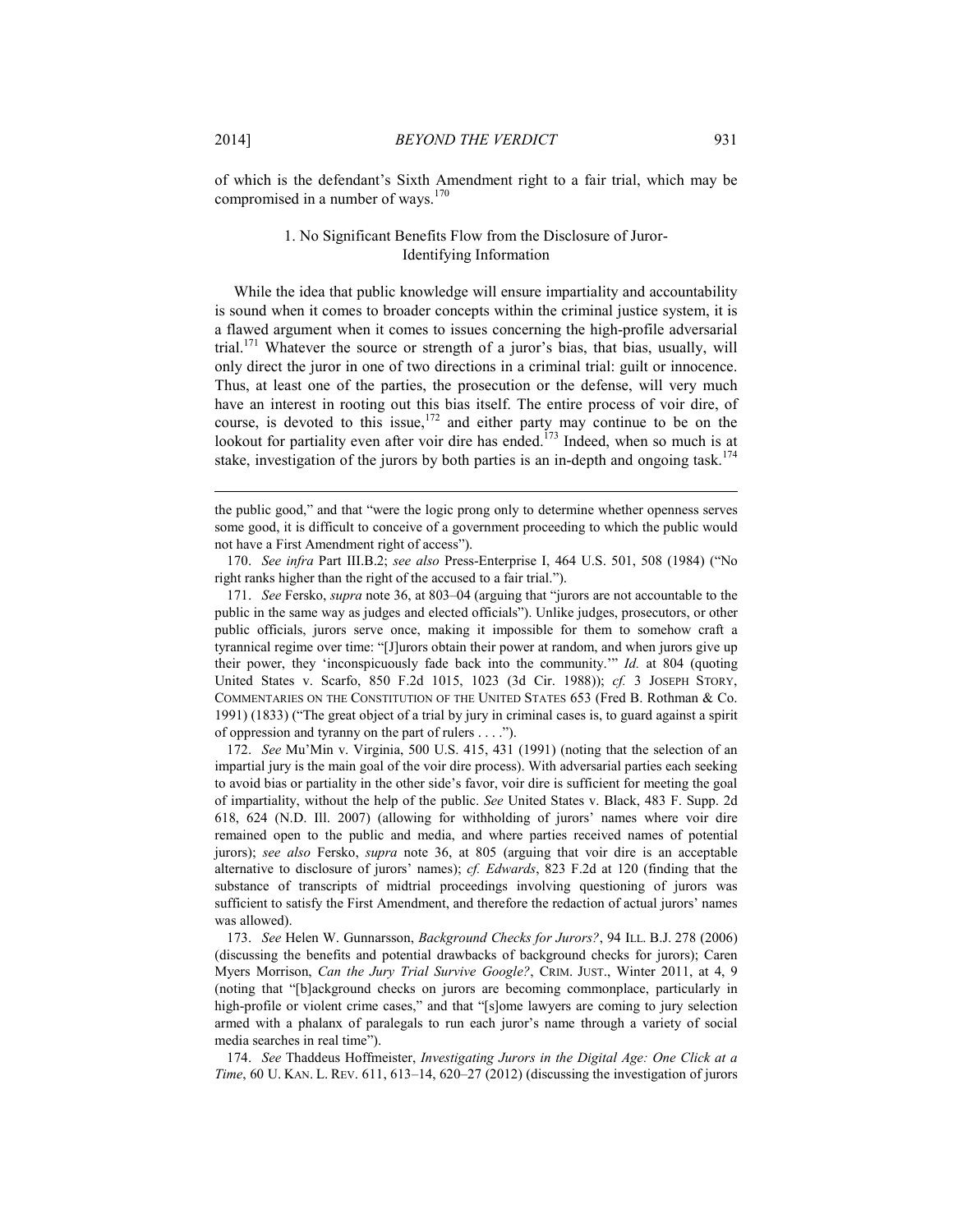As one scholar put it, "[I]f the voir dire process has a flaw because the parties are unable to conduct a proper investigation, then the system should not rely on the media to fix the flaw. Instead, the system should fix the flaw."<sup>175</sup>

The public as a detector of bias would then be, at best, a prophylactic measure beyond the functions of the parties themselves. But even this concept is flawed, for there is no reason to believe that the public (including the media) has the ability or motivation to go beyond anything the parties might uncover.176 It is the goal of media entities to sell newspapers or advertising, not to ensure that a trial is fair.<sup>177</sup> While the media may have more resources at its disposal than the general public, there is no indication that these resources would exceed those of the prosecution or defense in a high-profile case.<sup>178</sup>

The argument that public knowledge of juror information contributes to the public's "perception of fairness" in the justice system is also without merit. The general notion that openness serves this end is certainly a legitimate one, as systemic issues can only be addressed through public knowledge and discussion.<sup>179</sup> But there must be exceptions to this rule.<sup>180</sup> It is hard to imagine—and no court has

 176. The court in *United States v. Doherty*, 675 F. Supp. 719, 725 n.7 (D. Mass. 1987), for one, expressed skepticism that the media would use juror information for the benefit of the justice system. The court criticized the intervenor's argument in favor of access:

[T]his is little more than an argument that it wants the information to sell more papers. While this is hardly an ignoble end, it flies in the face of the historic traditions of the courts, [and] does nothing to enhance the jury system (in fact, it may harm it through undue inquiry into the jury's deliberations) . . . .

#### *Id.*

1

 177. *See* Fersko, *supra* note 36, at 805 (arguing that reliance "on the media to scrutinize the jurors for problems is speculative at best"). The trial judge in the *Antar* case put these concerns as bluntly as possible when denying the intervenors' motion to unseal the voir dire transcript: "The fact is, and courts should candidly recognize it, that the invasion of the jury system by the press is only, and I repeat only, designed to sell newspapers." United States v. Antar, 839 F. Supp. 293, 297 (D.N.J. 1993), *aff'd in part*, *rev'd in part*, 38 F.3d 1348 (3d Cir. 1994).

 178. *See, e.g.*, Anthony Colarossi, *Casey Anthony Trial Costs: How Much She'll Pay Is up to Judge*, ORLANDO SENTINEL (Sept. 2, 2011), http://articles.orlandosentinel.com/2011-09 -02/news/os-casey-anthony-prosecution-costs-hearing-20110902\_1\_casey-anthony-cheney [-mason-jose-baez \(stating that the government spent more than \\$500,000 investigating and](http://articles.orlandosentinel.com/2011-09-02/news/os-casey-anthony-prosecution-costs-hearing-20110902_1_casey-anthony-cheney-mason-jose-baez) prosecuting Casey Anthony).

 179. *See* Richmond Newspapers, Inc. v. Virginia, 448 U.S. 555, 587 (1980) (Brennan, J., concurring) (arguing that "debate on public issues should be uninhibited, robust, and wideopen," and that openness in criminal justice serves the antecedent assumption that such debate must be informed (quoting N.Y. Times Co. v. Sullivan, 376 U.S. 254, 270 (1964))).

 180. *See* Press-Enterprise II, 478 U.S. 1, 9 (1986) (singling out the grand jury as an example of the kind "of government operation[] that would be totally frustrated if conducted openly"); United States v. Wecht, 537 F.3d 222, 260 (3d Cir. 2008) ("[T]he [*Black*] court

after voir dire, from the use of private detectives to modern comprehensive Internet background checks); *see also* Tricam Indus., Inc. v. Coba, 100 So. 3d 105, 114 (Fla. Dist. Ct. App. 2012) (finding lack of due diligence where plaintiff's counsel ignored trial judge's advice to run background checks on jurors prior to deliberation).

 <sup>175.</sup> Fersko, *supra* note 36, at 805; *see* Picco, *supra* note 35, at 583 (arguing that "the parties and courts, rather than the public, should be primarily responsible" for ensuring an impartial jury).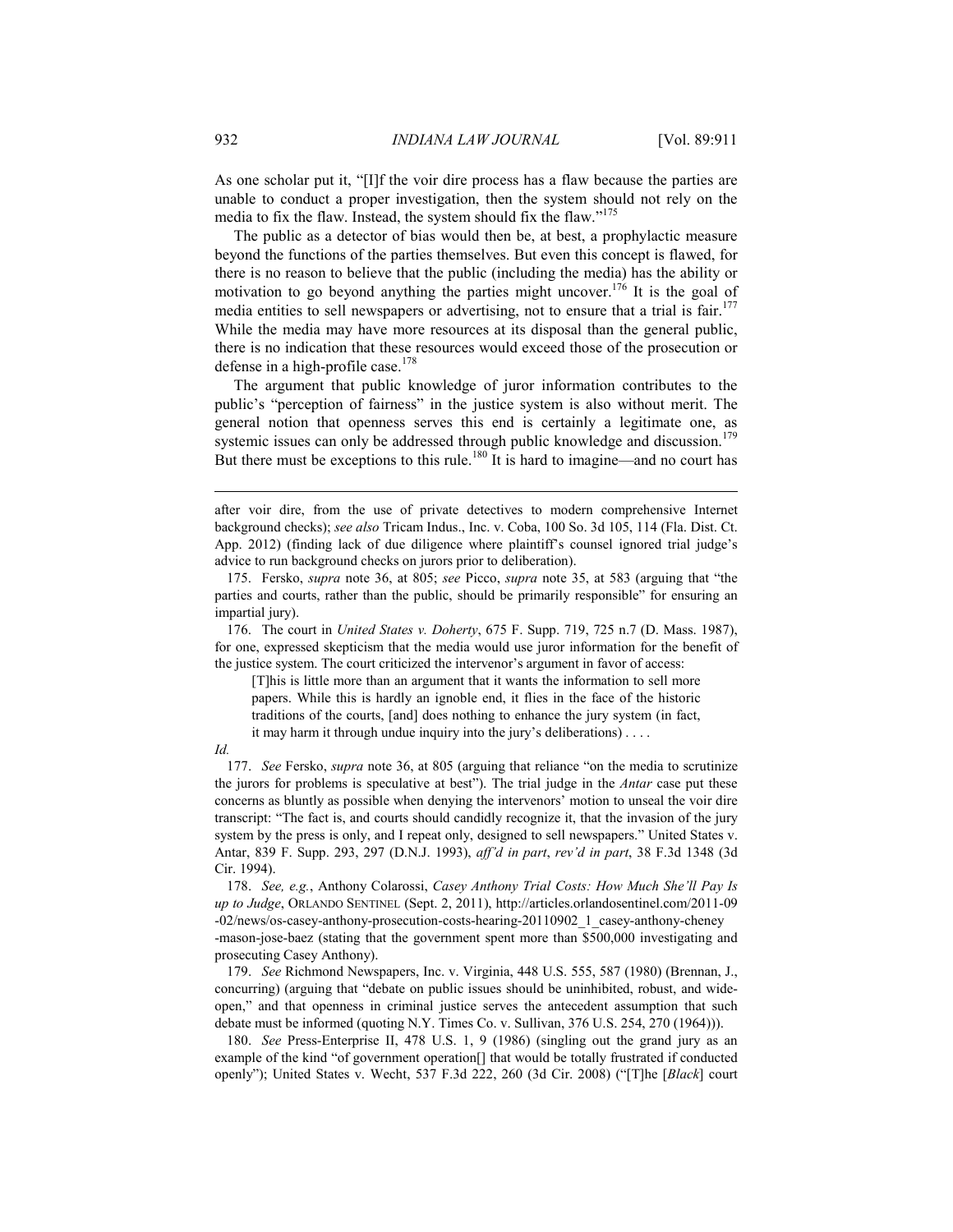identified—a situation where the public suspects something unfair happened in a trial solely because it does not know the names and addresses of the jurors. A public understanding of the adversarial system and the voir dire process should be enough to alleviate any of the public's concerns.<sup>181</sup>

## 2. Disclosure of Juror-Identifying Information in a High-Profile Trial May Cause a Number of Negative Results

At bottom, the logic prong analysis is nothing more than a simple balancing of pros and cons.182 And while the alleged benefits of disclosure are dubious and vague, the countervailing concerns are serious and concrete.

Many courts and scholars have discussed the potential for friends or enemies of the defendant to attempt to influence the jury during trial, thus compromising the integrity of the jury.183 But as the Casey Anthony case illustrates, the problem can be far broader.<sup>184</sup> In high-profile cases, especially those that stir the emotions of the

 181. The remaining general benefits of openness, *see supra* note 92, are inapplicable to the issue of juror-identifying information. The "community therapeutic value," *id.*, concerns the crime itself, and no argument has been made that knowledge of juror identities can somehow help the public cope. As for the performance-enhancement benefit, some have actually argued disclosure *hinders* the jury's performance. *See, e.g.*, *supra* note 176. Likewise, the general benefit of avoiding perjury is also turned on its ear, as disclosure may actually encourage potential jurors to lie during voir dire. *See, e.g.*, *Wecht*, 537 F.3d at 257– 58 (Van Antwerpen, J., concurring in part and dissenting in part).

 182. *See* N. Jersey Media Grp., Inc. v. Ashcroft, 308 F.3d 198, 217 (3d Cir. 2002) (calling for a balancing between benefits and drawbacks in logic prong analysis).

 183. *See Wecht*, 537 F.3d at 238 (discussing possibility that friends or enemies of the accused might attempt to influence the jury); Commonwealth v. Long, 922 A.2d 892, 904 (Pa. 2007) (noting that a citizen will be less likely to serve if "the defendant's family and friends know where he or she lives"); Fersko, *supra* note 36, at 798 ("Access to jurors' names in high-profile cases poses the risk that a friend or enemy of the defendant will intimidate the jurors . . . ."); King, *supra* note 112, at 126–30 (discussing jurors' fears largely stemming from friends and associates of defendants).

 184. *See* Florida v. Anthony, No. 48-2008-CF-015606-AO, 2011 WL 3112070 (Fla. Cir. Ct. July 26, 2011) (order granting in part motion to intervene for the limited purpose of seeking release of juror information once jury is discharged and detailing the threats made to jurors following the verdict). Such concerns stemming from public reaction to a case should be taken more seriously than those from the friends or enemies of the defendant, because out of a greater sample of people, the likelihood is mathematically greater that someone will follow through on a threat. Concerns remain that the public reaction to the Anthony verdict could have a chilling effect on jury service. Karen Sloan, *Jury Experts Fret About Backlash Against Casey Anthony Jurors*, NAT'L L.J. (July 13, 2011), http://www.law.com/jsp/nlj [/PubArticleNLJ.jsp?id=1202500796607&Jury\\_experts\\_fret\\_about\\_backlash\\_against\\_Casey](http://www.nationallawjournal.com/id=1202500796607) Anthony jurors.

noted that open access to juror names did not achieve the same effect of vindicating the public's right to oversee judicial proceedings as did requiring the process itself to be available to public scrutiny." (citing United States v. Black, 483 F. Supp. 2d 618, 628 (N.D. Ill. 2007))). Similar to the grand jury, secrecy has traditionally been a part of the petit jury system. *See* Fersko, *supra* note 36 at 803–804, 804 nn.254–55 (arguing that criminal juries work best when insulated from "outside pressures," and examining the English history behind this argument).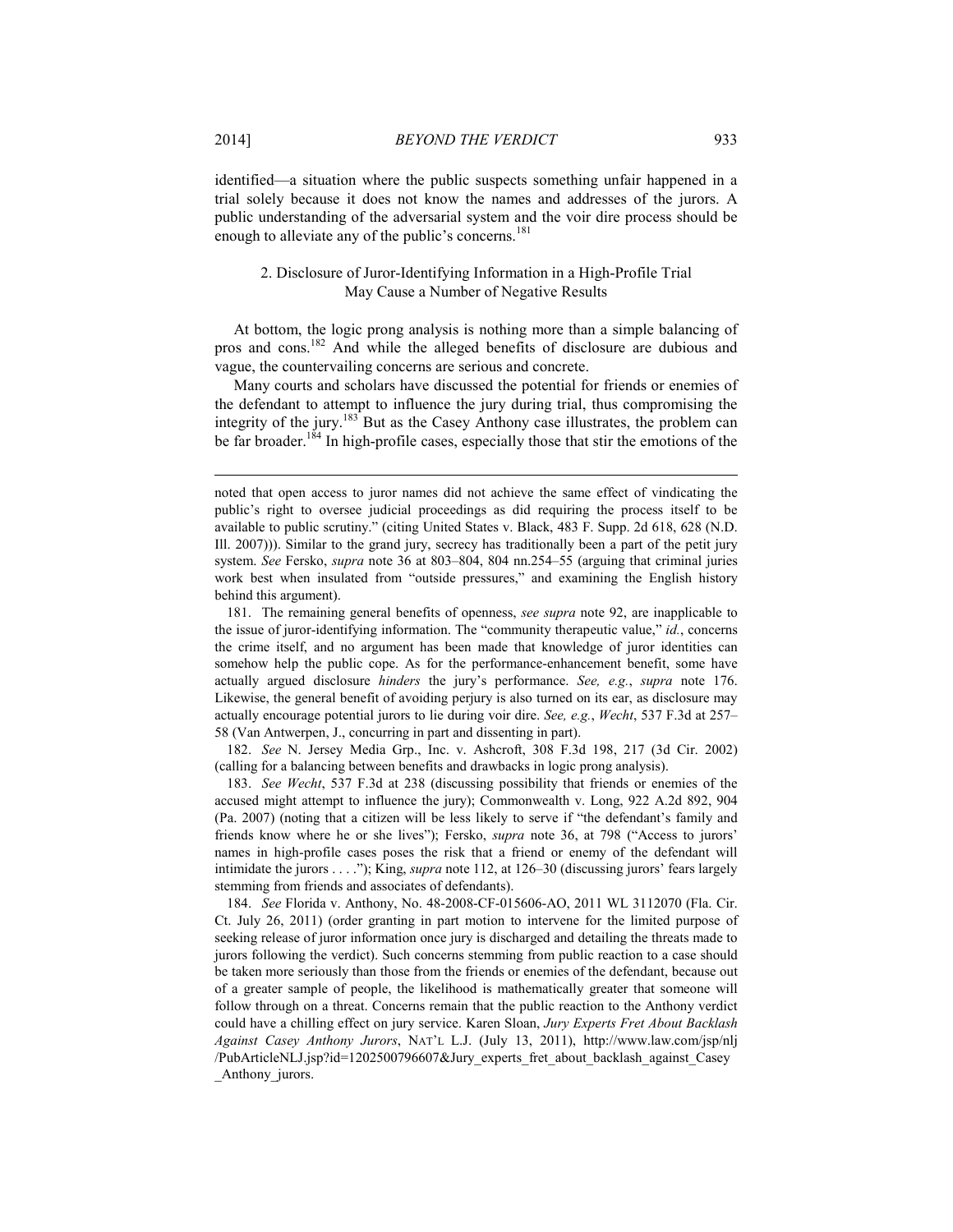public, the public will tend to favor a certain outcome—usually conviction.<sup>185</sup> In Florida, when the jury delivered a verdict scorned by the public, jurors faced threats and harassment.<sup>186</sup> In a close case, a juror might factor this expected public response into his or her decision, even subconsciously, seeking to personally avoid such a backlash. When this outside factor plays even a small role in the jury room, the defendant's rights under the Constitution are compromised,<sup>187</sup> and avoiding such compromise should be the utmost concern of the courts.<sup>188</sup>

The Sixth Amendment to the United States Constitution guarantees an impartial jury to the accused in a criminal prosecution.<sup>189</sup> This pillar of due process ensures that juries in criminal cases will base their conclusions only upon "evidence and argument in open court,"<sup>190</sup> without any internal<sup>191</sup> or external<sup>192</sup> influences. This right protected by the Sixth Amendment has been called the "underlying principle of the United States' justice system."<sup>193</sup>

186. *Anthony*, 2011 WL 3112070, at \*3–6.

 187. *See, e.g.*, Sheppard v. Maxwell, 384 U.S. 333, 362 (1966) ("Due Process requires that the accused receive a trial by an impartial jury free from outside influences."). While fair trial issues fuel the argument in this Note, the actual safety concerns that give rise to the fair trial argument are certainly a drawback to disclosure in and of themselves. *See, e.g*., Commonwealth v. Long, 922 A.2d 892, 905 (Pa. 2007) (discussing juror safety).

 188. *See* Kenneth J. Melilli, *Disclosure of Juror Identities to the Press: Who Will Speak for the Jurors?*, 8 CARDOZO PUB. L. POL'Y & ETHICS J. 1, 8 (2009) (citing Press-Enterprise I, 464 U.S. 501, 508 (1984)) (calling the fair trial right "an interest of unparalleled magnitude").

 189. U.S. CONST. amend. VI. The Sixth Amendment applies to the states via the Fourteenth Amendment. Duncan v. Louisiana, 391 U.S. 145 (1968).

 190. Mu'Min v. Virginia, 500 U.S. 415, 439 (1991) (Marshall, J., dissenting) (quoting Patterson v. Colorado *ex rel.* Attorney General, 205 U.S. 454, 462 (1907)).

 191. An internal influence refers to a juror's (or potential juror's) inherent personal biases. These biases may exist outside of the direct context of the case at hand, such as a juror's predisposition to side with (or against) the government. *See* United States v. Robbins, 500 F.2d 650, 652 (5th Cir. 1974) (also discussing a juror's inherent mistrust of the medical profession).

 192. These external influences may include "private talk or public print." *Mu'Min*, 500 U.S. at 439 (Marshall, J., dissenting); *see also infra* note 194 and accompanying text.

 193. Litt, *supra* note 62, at 374; *see also* Murphy v. Florida, 421 U.S. 794, 799 (1975) (citing Irwin v. Dowd, 366 U.S. 717, 722 (1961)) (referring to the requirement of an impartial jury as a "constitutional standard of fairness").

<sup>185</sup>*. See* Darlene Ricker, *Holding Out*, 78 A.B.A. J. 48 (1992) (detailing public reactions to acquittals in high-profile cases); Priscilla Benfield, *Being Tried and Convicted in the Court of Public Opinion*, YAHOO! (July 9, 2011), http://voices.yahoo.com/being-tried[convicted-court-public-opinion-8773721.html \(blaming the backlash from the acquittal and](http://voices.yahoo.com/being-triedconvicted-court-public-opinion-8773721.html) dismissal, respectively, in the high-profile cases of Casey Anthony and Dominic-Strauss Kahn on the public's preconceptions of guilt); Paul Duggan, *Casey Anthony and the Court of Public Opinion*, WASH. POST (July 5, 2011), http://articles.washingtonpost.com/2011-07- [05/local/35236428\\_1\\_media-assassination-casey-anthony-caylee \(detailing the public](http://www.washingtonpost.com/local/casey-anthony-and-the-court-of-public-opinion/2011/07/05/gHQAUAbkzH_story.html) demand for a guilty verdict in the Anthony Case). Perhaps illustrative of this tendency, a Google search for "convicted in the court of public opinion" yields more than four times as many results as a similar search that replaces "convicted" with "acquitted."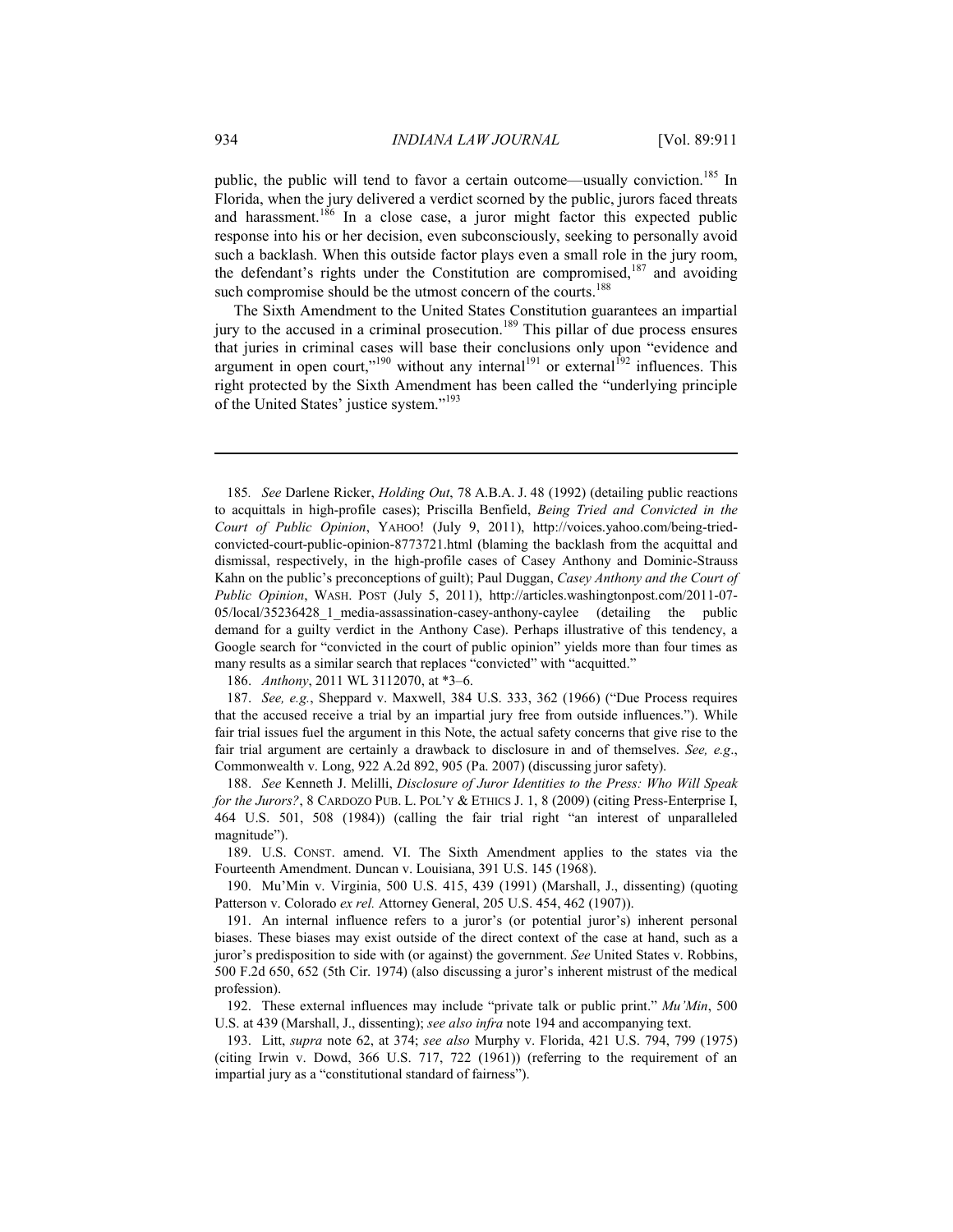A great number of cases involving the intersection of the media and the defendant's Sixth Amendment rights address the issue of jurors drawing conclusions of guilt based upon the amount and nature of media coverage.<sup>194</sup> In these cases, the influence of the media upon the jury is examined for fundamental unfairness based upon a totality of the circumstances.<sup>195</sup> Though these concerns arise in high-profile cases, they are separate and distinct from the concerns stemming from disclosure of jurors' names and addresses. While cases such as *Murphy* and *Sheppard* deal with the ways in which the jury may be influenced by the media, this Note deals with the ways in which the jury may be influenced by the *public*. Specifically, a juror concerned about the backlash he or she may face from the public in response to an acquittal may be more inclined to find a defendant guilty—a clear violation of the defendant's Sixth Amendment rights.<sup>196</sup>

As a practical matter, the threshold for impeaching a verdict based on juror impartiality is high.<sup>197</sup> These difficulties are compounded by the fact that juror bias will be extremely difficult to detect,<sup>198</sup> and even the juror herself may be unaware of it.<sup>199</sup> But these difficulties in identifying and correcting juror biases provide all the more reason to safeguard against such biases where there is an opportunity to do so. The potential inclination, be it conscious or subconscious, for a juror to

 197. Allegations of juror impartiality discovered only after the delivery of the verdict are subject to a "hearing to determine the circumstances surrounding the incident and its effect on the jury." Remmer v. United States, 347 U.S. 227, 228 (1954). "A trial court's findings of juror impartiality may 'be overturned only for manifest error.'" *Mu'Min*, 500 U.S. at 428 (quoting Patton v. Yount, 467 U.S. 1025, 1031 (1984)). For more on the inherent difficulties and strict rules (including evidentiary thresholds) governing *Remmer* hearings, see James W. Diehm, *Impeachment of Jury Verdicts:* Tanner v. United States *and Beyond*, 65 ST. JOHN'S L. REV. 389 (1991) and KEVIN F. O'MALLEY, JAY E. GRENIG & HON. WILLIAM C. LEE, 1 FED. JURY PRAC. & INSTR. § 9:9 (6th ed. 2013) ("Given that the secrecy of jury deliberations is at the heart of the jury system, Rule 606(b) of the Federal Rules of Evidence generally prohibits a juror from impeaching his or her verdict." (citations omitted)).

 198. *See, e.g.*, United States v. Daugerdas, 867 F. Supp. 2d 445, 471 (S.D.N.Y. 2012); *see also* Valerie P. Hans & Alayna Jehle, *Avoid Bald Men and People with Green Socks? Other Ways to Improve the Voir Dire Process in Jury Selection*, 78 CHI.-KENT L. REV. 1179 (2003) (arguing that traditional voir dire is ineffective in weeding out juror bias).

 199. *E.g.*, Crawford v. United States, 212 U.S. 183, 196 (1909) ("Bias or prejudice is such an elusive condition of the mind that it is most difficult, if not impossible, to always recognize its existence, and it might exist in the mind of one . . . who was quite positive that he had no bias . . . ."); *see also* Kimberly Wise, *Peering Into the Judicial Magic Eight Ball: Arbitrary Decisions in the Area of Juror Removal*, 42 J. MARSHALL L. REV. 813, 828 (2009) ("Research indicates that jurors may not realize the depth or extent of their own bias . . . .").

 <sup>194.</sup> *See, e.g*., *Murphy*, 421 U.S. at 798; Sheppard v. Maxwell, 384 U.S. 333, 333 (1966); Estes v. Texas, 381 U.S. 532, 577–78 (1965) (Warren, C.J., concurring); Rideau v. Louisiana, 373 U.S. 723, 723 (1963).

 <sup>195.</sup> *Murphy*, 421 U.S. at 798−99 (synthesizing cases).

 <sup>196.</sup> *See, e.g*., Fullwood v. Lee, 290 F.3d 663, 678 (4th Cir. 2002) ("[I]f even a single juror's impartiality is overcome by an improper extraneous influence, the accused has been deprived of the right to an impartial jury."); *see also* Parker v. Gladden, 385 U.S. 363, 366 (1966) (per curiam) ("[P]etitioner was entitled to be tried by 12, not 9 or even 10, impartial and unprejudiced jurors.").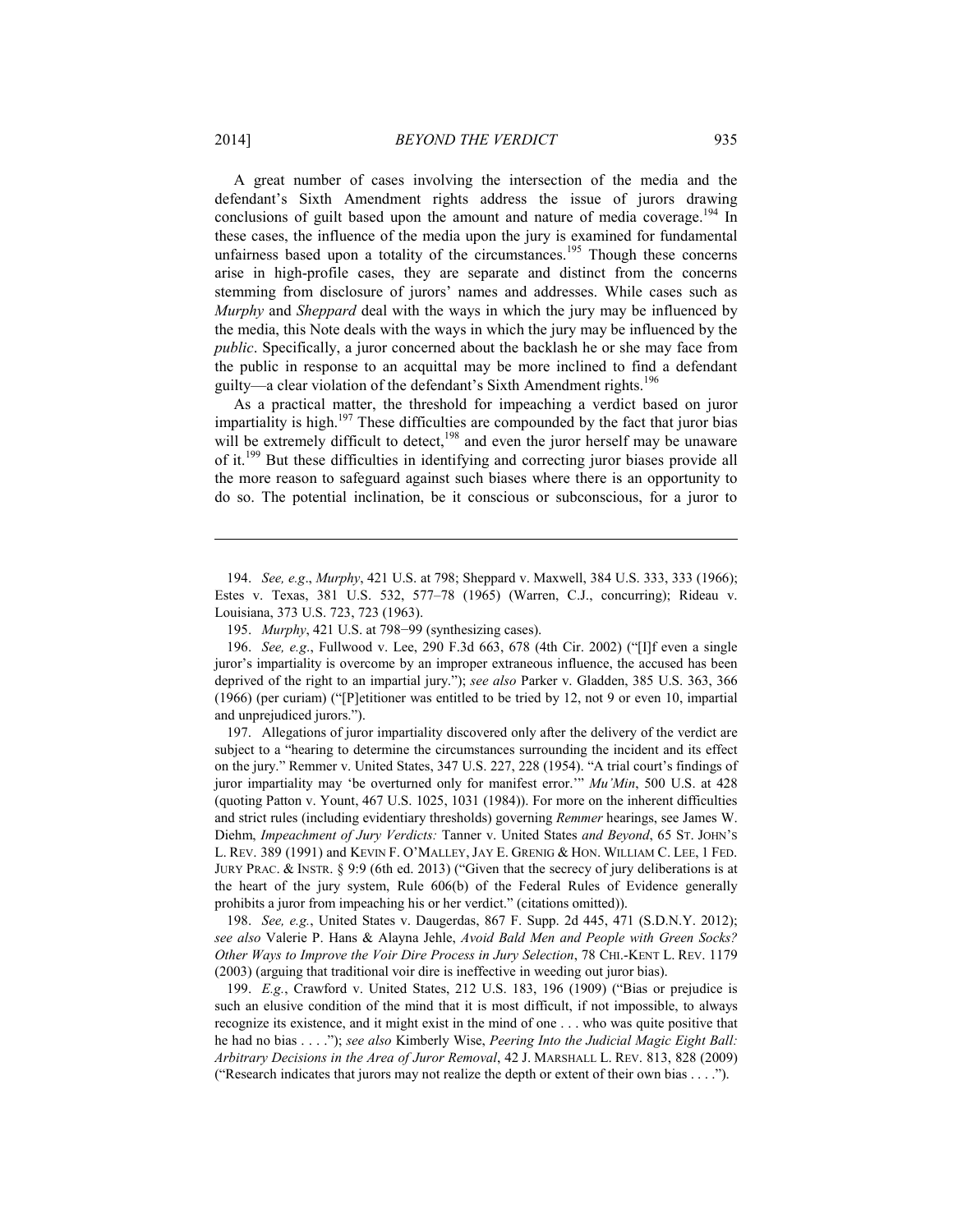incorporate his or her own safety concerns into deliberations can easily be avoided if the juror is assured that his or her identity will be protected from the public.

The aftermath of the George Zimmerman trial is only the most recent example of a strongly negative public reaction to a verdict. When police officers were acquitted in the Rodney King case, some jurors received "taunts, threats, and disturbing phone calls."<sup>200</sup> The jury that acquitted O.J. Simpson was notoriously criticized.201 Sometimes the threats come from the other side, as they did for the jurors who convicted Dan White for the murder of Harvey Milk.<sup>202</sup> Other recent cases, such as that of Jerry Sandusky, $203$  serve as examples of cases that have stirred the emotions of the public on a national level.<sup>204</sup> These cases may illustrate a trend. As media coverage changes and increases, it may lead to more widespread emotional reaction from the public at large.<sup>205</sup> Given these concerns, jurors need to be shielded from public backlash to ensure a fair trial.<sup>206</sup>

 201. *See generally* Gerald F. Uelman, *Jury-Bashing and the O.J. Simpson Verdict*, 20 Harv. J.L. & Pub. Pol'y 475 (1997) (detailing the extreme negative reaction to the Simpson jury); *see also* King, *supra* note 112, at 129 n.31 (detailing cases in which the integrity of jurors was attacked "by those who [could not] accept the verdict").

 202. King, *supra* note 112, at 128 ("Some of these jurors moved or changed jobs after their trial. One slept with an axe; another bought a gun.").

 203. On October 9, 2012, Jerry Sandusky, a former Penn State assistant football coach, was sentenced to thirty to sixty years in prison for sexually abusing young boys. Sandusky's crimes "exacted a tremendous toll" on the Penn State football program, the university, and the community. Tim Rohan, *Sandusky Gets 30 to 60 Years for Sex Abuse*, N.Y. TIMES, Oct. 10, 2012, at A1; *see also* Stephen Marche, *Why Sandusky's Punishment Will Never Be Enough*, ESQUIRE CULTURE BLOG (Oct. 9, 2012, 3:26 PM), http://www.esquire.com [/blogs/culture/jerry-sandusky-verdict-13541635 \("The anger this case has provoked is](http://www.esquire.com/blogs/culture/jerry-sandusky-verdict-13541635) breathtaking."). The Sandusky conviction was widely considered to be an "easy call," *see*  Joe Drape & Nate Taylor, *Juror Says Panel Had Little Doubt on Sandusky's Guilt*, N.Y. TIMES (June 23, 2012), http://www.nytimes.com/2012/06/24/sports/ncaafootball/no-doubt[about-jerry-sanduskys-guilt-juror-says.html?\\_r=0, but one can imagine the public pressure a](http://www.nytimes.com/2012/06/24/sports/ncaafootball/no-doubt-about-jerry-sanduskys-guilt-juror-says.html?_r=0&gwh=BF4431B796A84962BAB693E55EDB289A&gwt=pay)  juror might feel in a close case.

 204. More cases will likely create such a reaction from the public at a subnational or local level. *See, e.g*., cases cited *supra* note 29.

 205. *See* KATHERINE S. WILLIAMS, *Effects of Media on Public Perceptions of Crime*, *in* TEXTBOOK ON CRIMINOLOGY 60, 60–61 (6th ed., 2012) (describing the three main ways in which media may affect public opinions); *cf.* Cloud, *supra* note 1 (describing how emerging social media fueled the public furor in the Casey Anthony case); Debra S. Frank, *Preparing for a Media Onslaught*, L.A. LAW, July–Aug. 2008, at 64 (asserting that "the media are more aggressive than ever before").

 206. It is, of course, very possible that some jurors would remain clearheaded even in the face of noise outside the courtroom. However, the possibility that a juror might engage in self-protection by delivering the public's desired verdict is far from unfathomable. Especially considering the utter lack of benefits to disclosing juror information, *see supra*  Part III.B.1, it makes great sense to not even run that risk.

<u>.</u>

 <sup>200.</sup> King, *supra* note 112, at 127–28 (citing Sally Ogle Davis, *The Last Angry Woman: Why King Trial Juror Linda Miller No Longer Believes in Truth, Justice and the American Way*, L.A. MAG., July 1992, at 58, 58–64).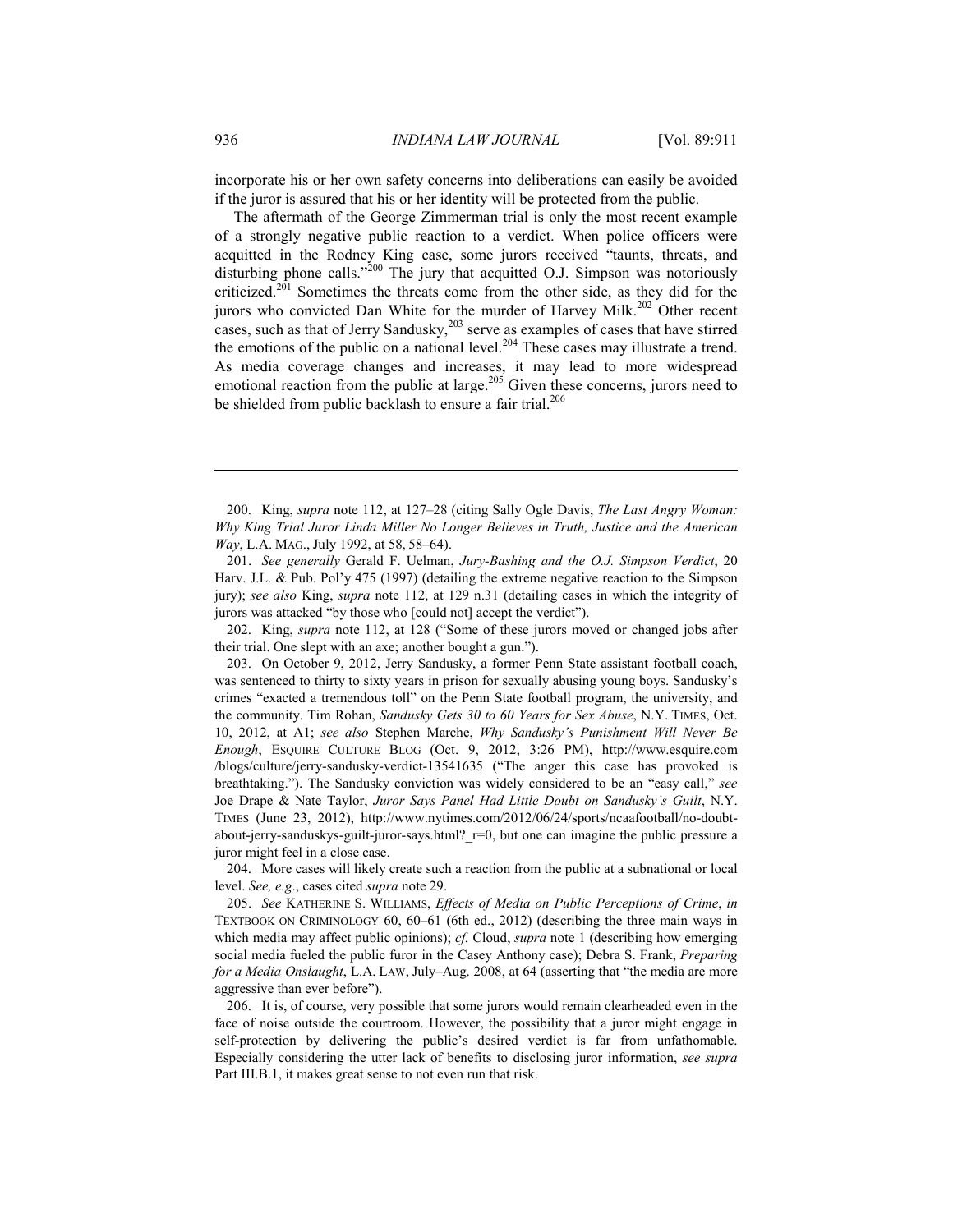Though concerns for juror privacy are a tertiary concern after Sixth Amendment and juror safety concerns, $207$  they should nevertheless be taken seriously. The concern that a juror will be harassed by the media is real, $^{208}$  and becomes more so as the face of the media changes in the twenty-first century.<sup>209</sup> For example, Kaitlin Picco has explained the rise of the blogger in the courtroom, and the effect this new media source can have on jurors.<sup>210</sup> Operating outside of traditional journalistic ethics—and without the oversight of an editorial newsroom—bloggers are free to be more zealous in their coverage of jurors.<sup>211</sup>

There are thus three main concerns that accompany the disclosure of juror information: ensuring a fair trial, protecting jurors' safety, and protecting jurors' privacy. Balanced against the serious lack of benefits flowing from such disclosure, $2^{12}$  it is clear that such disclosure does not play a "significant positive role in the functioning" of a jury.<sup>213</sup> The disclosure of jurors' identifying information therefore fails the experience and logic test.

## IV. THE SUPREME COURT'S EXPERIENCE AND LOGIC TEST REQUIRES NO DISCLOSURE OF JUROR-IDENTIFYING INFORMATION AT ANY STAGE OF A HIGH-PROFILE CRIMINAL TRIAL

As discussed above, the experience and logic test as applied to the disclosure of juror-identifying information regards only a specific phase of the trial.<sup>214</sup> The *Wecht* court held that the qualified right of access applies before empanelment.<sup>215</sup> The *Long*<sup>216</sup> and *In re Disclosure*<sup>217</sup> courts held that the right applies at least postverdict. Many courts that have applied the experience and logic test at earlier stages

 207. *In re* Disclosure of Juror Names & Addresses, 592 N.W.2d 798, 809 (Mich. Ct. App. 1999). Of course, privacy concerns may also have fair trial implications, insofar as they influence a juror's vote. If a juror expects that an unwelcome or unexpected verdict will lead to intense scrutiny from the media (regardless of a threat from the public), the risk is run that this may factor into his or her decision making. Here, however, "privacy concerns" refer only to the potential for media harassment after a trial, independent of any effect the specter of such harassment may have had in the jury room.

 208. *See* United States v. Scarfo, 850 F.2d 1015, 1022 (3d Cir. 1988) (upholding jury anonymity in order to "insulate [the jury] from media harassment"); King, *supra* note 112, at 129 (detailing instances of harassment by the media).

 209. *See generally* John Dimmick, Yan Chen & Zhan Li, *Competition Between the Internet and Traditional News Media: The Gratification-Opportunities Niche Dimension*, 17 J. MEDIA ECON. 19 (2004) (discussing the role of the Internet in the landscape of modern news reporting); *see also* Picco, *supra* note 35, at 569–70 (detailing the changing nature of media in the courtroom context).

- 211. *Id.* at 570 (noting that "juror privacy abuse has the potential to grow considerably").
- 212. *See supra* Part III.B.1.
- 213. Press-Enterprise II, 478 U.S. 1, 8 (1986).
- 214. *See supra* notes 105–08 and accompanying text.
- 215. United States v. Wecht, 537 F.3d 222, 239 (3d Cir. 2008).
- 216. Commonwealth v. Long, 922 A.2d 892, 904–05 (Pa. 2007).

 <sup>210.</sup> Picco, *supra* note 35, at 569–71.

 <sup>217.</sup> *In re* Disclosure of Juror Names & Addresses, 592 N.W.2d 798, 799 (Mich. Ct. App. 1999).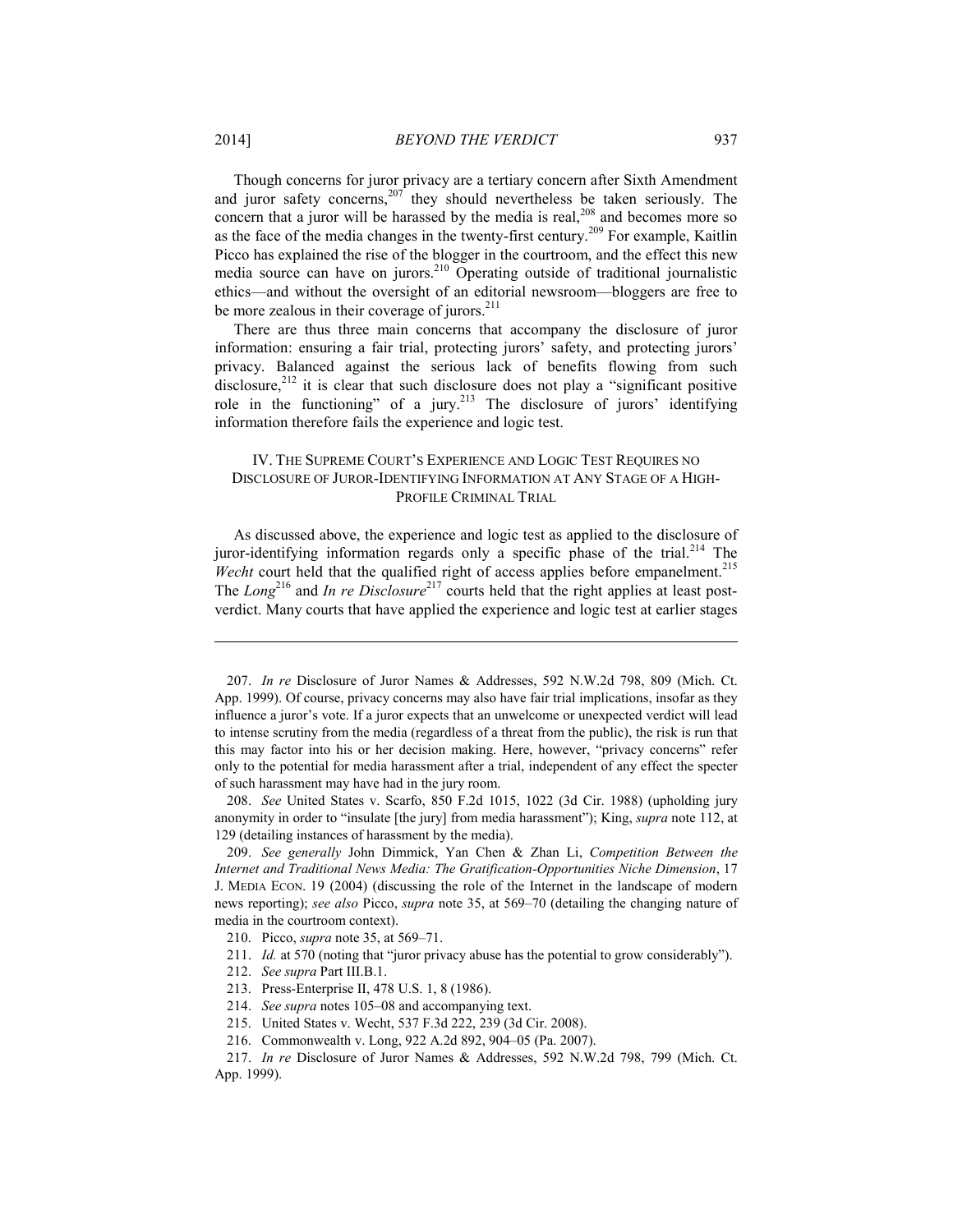have worked under the assumption that, at the very least, juror identifying information *must* be released at *some point*.<sup>218</sup> Many scholars agree.<sup>219</sup> Yet the experience and logic test requires no such result. Juror disclosure fails the logic prong in the context of post-verdict disclosure; thus, a fortiori, juror disclosure must fail the logic prong at earlier stages as well.<sup>220</sup> There should be no First Amendment right to juror identifying information before, during, or after the trial.

The common assumption that juror names must be released after the verdict seems to rely on the notion that the above concerns carry significantly less force once the proceedings are complete.<sup>221</sup> This notion is incorrect. Under the logic prong analysis discussed above, $222$  a juror's knowledge that his or her identity will be released at *any* point carries with it the potential to affect the jury's deliberation process. The goal of freeing the jurors' minds from outside pressures in highprofile cases may theoretically be reached only by promising to withhold their identities from the press and public, even if their names and addresses later are disclosed. But this is surely an unjust strategy, and one that would work only once.<sup>223</sup>

Robert Lloyd Raskopf has argued that the immense benefits of post-trial interviews with jurors suffices for the attachment of a First Amendment right of access to juror-identifying information.<sup>224</sup> Raskopf argues that such interviews allow the public to gain a full appreciation of the process and assure the public that

<u>.</u>

 <sup>218.</sup> The *Wecht* court, for example, relied on this assumption, dismissing the potential risks of juror disclosure at the pre-empanelment stage in part because those same risks would remain prevalent even after the trial. *Wecht*, 537 F.3d at 238 n.29; *see also* Picco, *supra* note 35, at 569 (finding that "the vast majority of courts" disclose juror names once a trial is complete); *cf*. United States v. Blagojevich, 612 F.3d 558, 563 (7th Cir. 2010) ("Neither the Supreme Court nor this circuit has decided under what circumstances, and after what procedures, jurors' names may be kept confidential until the trial's end."); *In re* Globe Newspaper Co*.*, 920 F.2d 88, 91 (1st Cir. 1990) ("[S]tronger reasons to withhold juror names and addresses will often exist *during* a trial than *after* a verdict is rendered. After the verdict, release normally would seem less likely to harm the rights of the particular accuseds to a fair trial." (emphasis in original)).

 <sup>219.</sup> *See, e.g*., Fersko, *supra* note 36, at 804–06 (arguing that a presumptive right should not attach pre-empanelment, but should attach at least after trial); Litt, *supra* note 62, at 418 ("Balancing the three competing bundles of constitutional rights at the post-trial stage is not as difficult as in the first two stages."); Picco, *supra* note 35, at 582 ("Although there should be a qualified First Amendment right to juror names, this right should not attach until after the trial has concluded and the risks to juror privacy have lessened."); Raskopf, *supra* note 123, at 370–75 (extolling the benefits of post-verdict access to jurors).

 <sup>220.</sup> The conclusion that no presumptive right of access attaches post-trial forecloses the possibility that one could attach earlier. Affording discretion to the trial judge at the posttrial stage would be meaningless if he or she were forced to disclose the jurors' names earlier in the proceeding.

 <sup>221.</sup> *See, e.g*., Sholder, *supra* note 37, at 109 (arguing that the accused's fair trial rights are relatively insignificant because "the defendant presumably has had a fair trial").

 <sup>222.</sup> *See supra* Part III.B.2.

 <sup>223.</sup> *Cf*. United States v. Doherty, 675 F. Supp. 719, 724 (D. Mass. 1987) (discussing protection at the post-trial stage for its effect on future trials).

 <sup>224.</sup> *See* Raskopf, *supra* note 123, at 371–74.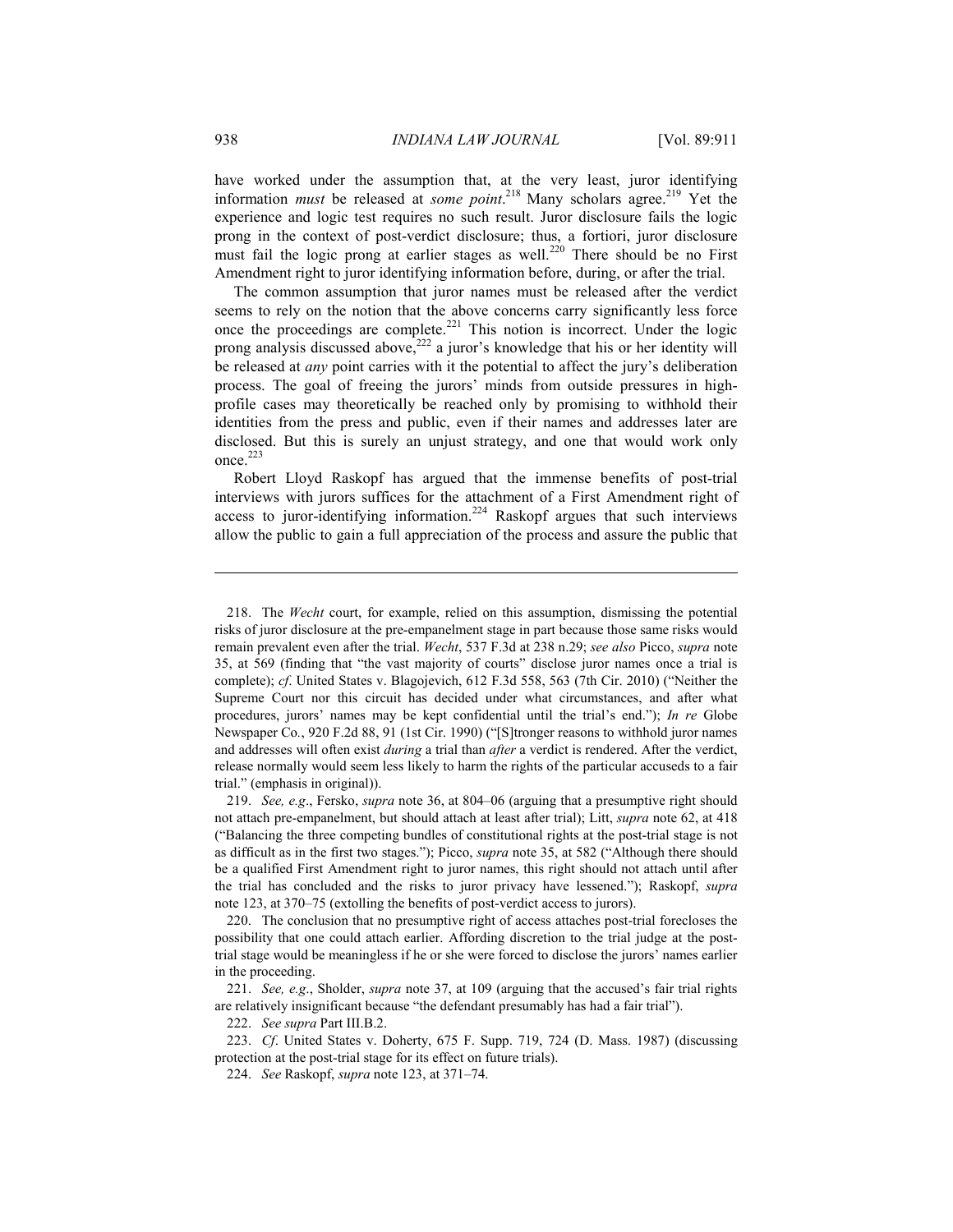justice has been done.<sup>225</sup> But the notion that an interview with a juror will demonstrate that justice has been done (evocative of the "perception of fairness" benefit<sup>226</sup>) is flawed. Any solace the public could take in an interview must come from the content of an interview, not simply that an interview was completed.<sup>227</sup> And of course, it also relies upon the juror telling the truth in the interview.<sup>228</sup>

Similarly, Marc Litt has argued that "[i]f access continued to be denied posttrial, the media would never have the opportunity to exercise its right to gather and report news on the justice system."229 But the arguments of Raskopf and Litt seem to conflate access to names with mandatory juror interviews. If the identities of jurors are released, jurors are still free to turn down interview requests; $^{230}$  if the identities of jurors are withheld, jurors are still free to approach the media of their own volition.231 A presumptive right of access to juror-identifying information means nothing if jurors do not consent to interviews. A right of access at this stage, therefore, lacks any real benefits, and certainly not enough to outweigh a possible compromise of a defendant's fair trial right.

<u>.</u>

 228. For example, after the 2005 acquittal of Michael Jackson on charges of child molestation, two jurors came forward to say they believed Jackson was guilty and regretted their votes to acquit. *2 Jurors Say They Regret Jackson's Acquittal*, TODAY (Aug. 9, 2005, [9:23 AM\), http://today.msnbc.msn.com/id/8880663/ns/today-entertainment/t/jurors-say](http://today.msnbc.msn.com/id/8880663/ns/today-entertainment/t/jurors-say) -they-regret-jacksons-acquittal/#.UOfDUpjkhUQ. These comments came months after one of the same jurors stated in an interview that he believed Jackson was not guilty. *Id.* The interview had no effect on the verdict. *Id.*

229. Litt, *supra* note 62, at 419.

 230. Even in this situation though, the media still holds a lot of power in its relationship with jurors. *See* Melilli, *supra* note 188, at 13–14 ("Ilt is naïve to believe that every other television station, radio station, and newspaper will learn of the juror's refusal and understand and accept that the refusal is general and not limited to just the folks at [the first media entity]. Finally, it is even more 'unlikely' that there would be 'a more-or-less polite request from the media seeking comment, followed by a similarly polite media retreat in the face of a flat "no."' 'Even if a juror declines to be interviewed, the news media can nonetheless force that reluctant juror into the spotlight.'" (quoting United States v. Calabrese, 515 F. Supp. 2d 880, 884 (N.D. Ill. 2007))).

 231. Orders simply prohibiting juror interviews are usually found to be unconstitutional prior restraints. *See, e.g.*, Journal Publ'g Co. v. Mechem, 801 F.2d 1233, 1237 (10th Cir. 1986) (holding prohibition on post-verdict interviews with jurors was an unconstitutional prior restraint and that the court could have instead "told the jurors not to discuss the specific votes and opinions of noninterviewed jurors"); *see also* United States v. Brown, 250 F.3d 907, 914–15 (5th Cir. 2001) (finding that refusal to allow media inspection of documents containing juror-identifying information is not a prior restraint).

 <sup>225.</sup> *Id.* at 371.

 <sup>226.</sup> *See supra* note 64.

 <sup>227.</sup> The idea that a full appreciation of the criminal justice system can be attained through interviews with jurors is nebulous and recalls questions about the true motivations of the media. *See supra* note 177 and accompanying text; *see also* United States v. Simone, 14 F.3d 833, 846 (3d Cir. 1994) (Garth, J., dissenting) ("In the post-trial context, even the press itself has recognized that the media's zeal . . . does not center on a concern for litigants' rights to a fair trial, but rather on a desire for human-interest accounts of deliberative proceedings as ends in themselves, written to sell papers." (internal quotation marks omitted)).